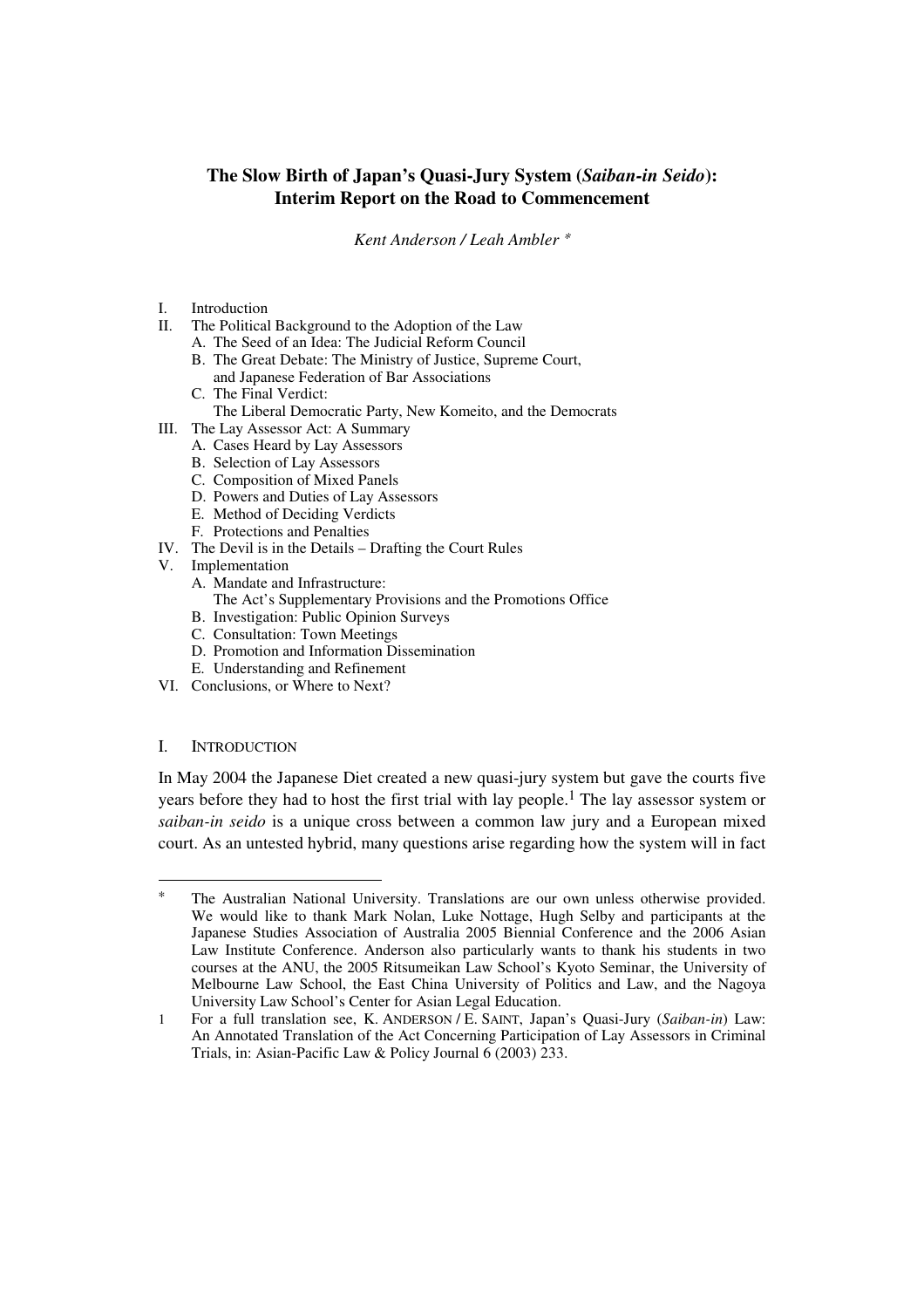operate. It is because of these questions that the legislature granted the judicial system such a long window to prepare both itself and the general public for their new roles.

This article briefly introduces the enacted law and reports on the various activities that have been undertaken to prepare for the lay assessor system. Our aim is chiefly informative, however, we also flag some of the more important questions yet to be resolved. We critique the new system predominately from a comparative perspective, but we also apply an historical standard. As developed earlier by Anderson, Japanese historical experience suggests: (1) that broad lay participation systems, such as Japan's former jury system, were marginalised by non-use and (2) that narrow lay participation systems, such as non-professional judges, have been captured by de facto lawyers.2

This article is organised as follows. First, we review the lobbying and political deals in early 2004 that produced the consensus to pass the Lay Assessor Bill. Second, we outline the chief elements of the enacted *saiban-in seido*, particularly looking back to the identified historical lessons to consider whether the traditional impediments have been structurally avoided. Third, we suggest the importance of the yet-to-be-drafted Supreme Court Rules on Lay Assessor Trials noting those areas that need to be most closely studied in the rollout of the lay assessor system. Fourth, we conclude by positively assessing the preparations made by the public, Ministry of Justice, Supreme Court, and Japan Federation of Bar Associations, but note caution regarding the apparent lack of engagement by the defence bar. Taken together this is a cautiously optimistic estimate of the system's likelihood of improving justice and democratic involvement in Japan.

#### II. THE POLITICAL BACKGROUND TO THE ADOPTION OF THE LAW

In earlier articles, Anderson examined the theoretical rationale relied upon by advocates of a lay assessor system in Japan and other countries.3 He summarised the arguments in favour of lay participation in Japan, stating that such arguments centre on promises that it brings about (1) better justice by injecting common reason and limiting elite bias and (2) more democracy by educating the public about the justice system and encouraging civic engagement.4 Here, without delving deeply into the developments that spurred the

<sup>2</sup> K. ANDERSON / M. NOLAN, Lay Participation in the Japanese Justice System: A Few Preliminary Thoughts Regarding the Lay Assessor System (*saiban*-*in seido*) from Domestic Historical and International Psychological Perspectives, in: Vanderbilt Journal of Transnational Law 37 (2004) 935, 973; K. ANDERSON, *Gaikoku no jôshiki kara mita saiban-in seido* [The Lay Assessor System as Viewed by Foreign Common Reason], in: Hôritsu Jihô 940 (2004) 37, 40.

<sup>3</sup> ANDERSON / NOLAN, *supra* note 2, 941-46; ANDERSON, *supra* note 2, 37-38.

<sup>4</sup> Regarding the democratic and civil engagements of lay participation see, also, J. GASTIL / E.P. DEESS / P.J. WEISER, Civic awakening in the jury room: A test of the connection between jury deliberation and political participation, in: Journal of Politics 64 (2002) 585-595.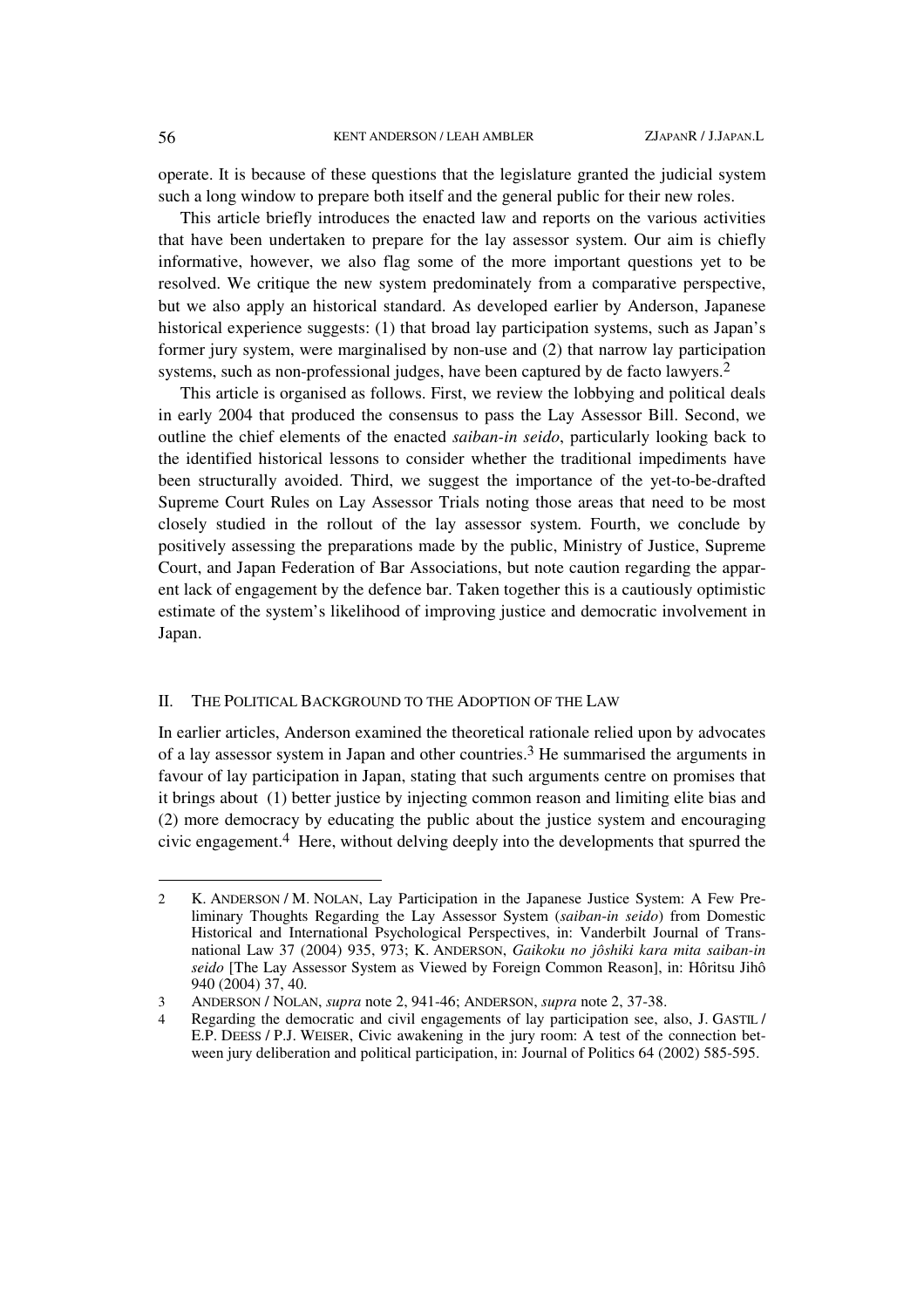$\overline{a}$ 

greater law system reform movement (*shihô seido kaikaku*) at the turn of the century,5 we briefly consider the political dynamics that resulted in the passage of the Lay Assessor Act.

# *A. The Seed of an Idea: The Judicial Reform Council*

While focusing on documenting the so-called logrolling, or political compromises, that resulted in the proposal becoming law, we also examine briefly who are the institutional winners and losers with the passage of the new law. As with any law reform that alters existing relational dynamics there are those who benefit from the change and those who fared better under the status quo. At first blush, judges and prosecutors appear to have done better under the previous system. For example, with the introduction of the new *saiban-in* system judges will lose their monopoly on delivering judgments, including sentences. The new system also means prosecutors will inevitably have to change their current methods – including pre-charging, pre-trial, and courtroom advocacy practices – that have resulted in a nearly perfect conviction rate.<sup>6</sup> Accordingly, the defence bar, defendants, and progressive reformers cursorily appear to be the winners under the new system. The defence bar is hoping that the change will increase the currently nearly nonexistent chance for acquittal, not to mention the opportunity to play out long suppressed Perry Mason fantasies. Defendants – particularly those in the so-called 'innocent prisoner's conundrum'<sup>7</sup> and possibly those subject to the death penalty<sup>8</sup> –

<sup>5</sup> See, e.g., S. MIYAZAWA, The Politics of Judicial Reform in Japan: The Rule of Law at Last?, in: W.P. Alford (ed.), Raising the Bar: The Emerging Legal Profession in East Asia (Harvard 2006) (discussing the politics of the larger judicial reform movement). T. KITA-GAWA / L.R. NOTTAGE, Globalization of Japanese Corporations and the Development of Corporate Legal Departments: Problems and Prospects, in: W.P. Alford (ed.), Raising the Bar: The Emerging Legal Profession in East Asia (Harvard 2006) (emphasising the business and Liberal Democratic Party motivations).

<sup>6</sup> D.T. JOHNSON, The Japanese Way of Justice: Prosecuting Crime in Japan (Oxford 2002) 215.

The innocent prisoner's conundrum is my own term for the dilemma defendants face, particularly innocent ones, choosing between not confessing and being subject to the harsh edge of Japanese justice, or confessing and receiving the paternal benevolence of the system. See, e.g., JOHNSON, *supra* note 6, 199-201 (explaining the harsh and benevolent streams of Japanese justice); D.H. FOOTE, The Benevolent Paternalism of Japanese Criminal Justice, in: California Law Review 80(2) (1992) 317-390.

<sup>8</sup> It is purely speculative, but while lay participation in sentencing tends towards more punitive judgments, it is conceivable that lay assessor panels will personally be less willing to impose death sentences than professional judges who are shielded by 'precise' precedents that, in part, lift the sense of personal responsibility for death sentences. Regarding the death penalty in Japan, see P. SCHMIDT, Capital Punishment in Japan (Leiden 2002); D.T. JOHN-SON, The Death Penalty in Japan: Secrecy, Silence and Salience, in: A. Sarat / C. Boulanger (eds.), The Cultural Lives of Capital Punishment: Comparative Perspectives (Stanford 2005); L. AMBLER, The People Decide: The Effect of the Introduction of the Quasi-Jury System (*Saiban-in Seido*) on the Death Penalty in Japan (2006) (unpublished manuscript on file with authors).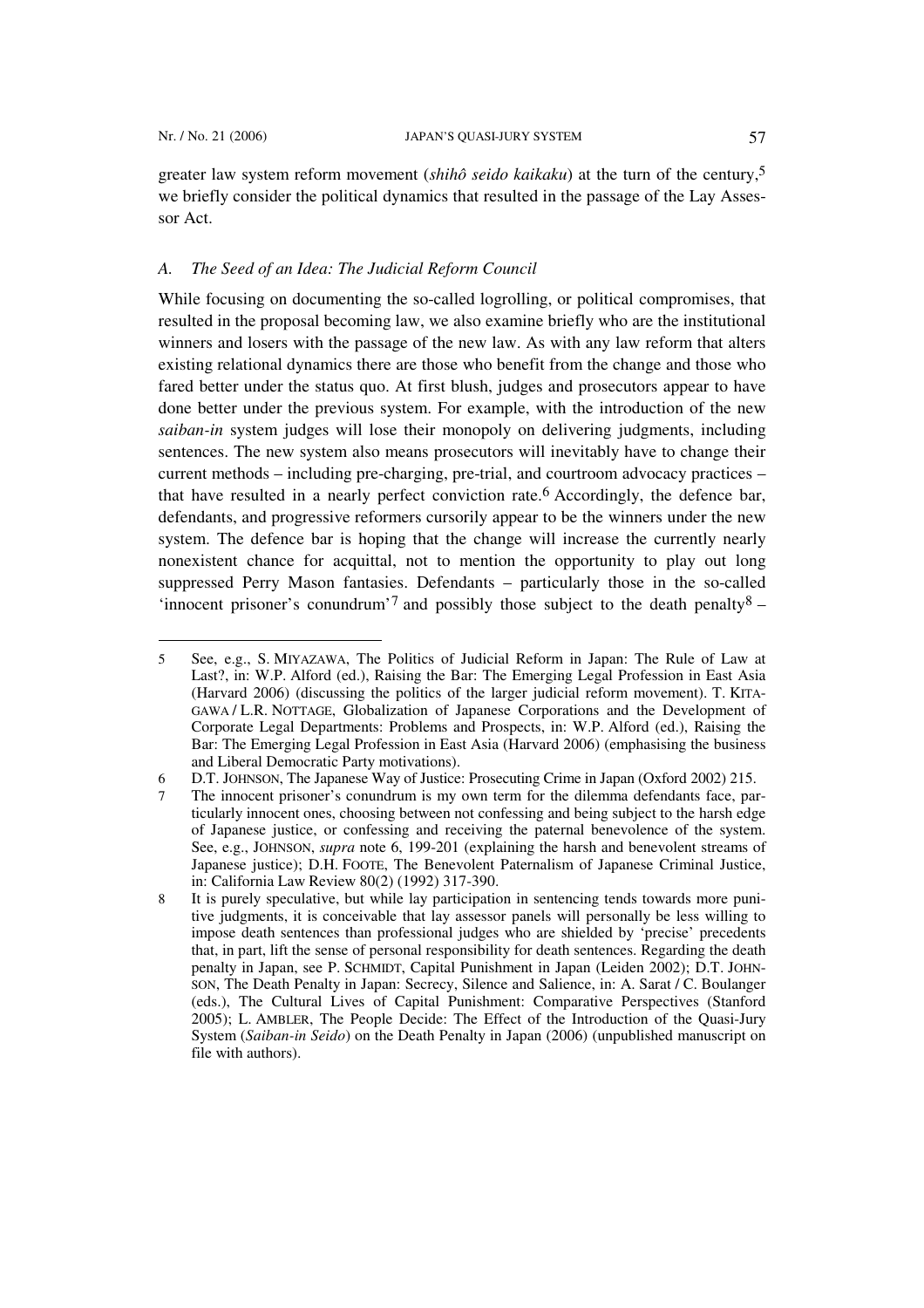also stand to gain from the change along with the bar. As for reformers, the law is a double victory by being one more step in dismantling the allegedly entrenched interests that previously made up the controlling elite and by replacing them with a more populist institution.<sup>9</sup>

The Act Concerning Participation of Lay Assessors in Criminal Trials ('Lay Assessor Act' $)^{10}$  is the end result of one of the ten branches of a legal reform tree proposed by the Prime Minister's Judicial Reform Council (JRC) in 2001.11 The call for a new lay participation scheme surprised most in 1999 when it was included in the JRC's interim report. Reintroduction of a jury system had been raised on the fringes repeatedly since the old jury was suspended in 1943, but it had never received serious consideration.12 Inclusion in the JRC's report, which was later ratified by the Prime Minister and his Cabinet<sup>13</sup> and the Diet,<sup>14</sup> moved the idea of a mainstream lay participation scheme from the periphery to a nearly foregone conclusion with little public debate or political involvement.

The JRC Report and its codifying Justice System Reform Promotion Act<sup>15</sup> did not, however, proscribe the specific contents of the lay assessor system. Indeed, the report defined the newly mandated system more by what it was not – not a jury and not a mixed court – than what it exactly was. Thus, following the adoption of the JRC Report on 12 June 2001 and until the automatic sunset of the Office for Promotion of Justice System Reform (Reform Office or *Shihô seido kaikaku suishin honbu*) in December 2004, a window of time opened for all of the interested parties to lobby regarding the content of the lay assessor system. Within this lobbying period, it was also possible that no consensus would develop before the sunset date and, as a result, no new scheme would emerge.

<sup>9</sup> Regarding the law reforms at the turn of the 21<sup>st</sup> century, see generally J. KINGSTON, Japan's Quiet Transformation: Social Change & Civil Society in the 21<sup>st</sup> Century (London et al. 2004).

<sup>10</sup> *Saiban'in no sanka suru keiji saiban ni kan suru hôritsu*, Law No. 63/2004; Engl. Transl.: *supra* note 1 [hereinafter Lay Assessor Act].

<sup>11</sup> JUDICIAL SYSTEM REFORM COUNCIL, Recommendations of the Justice System Reform Council for a Justice System to Support Japan in the  $21<sup>st</sup>$  Century (12 June 2001) Chapter IV, Part 1(1), at *<http://www.kantei.go.jp/foreign/judiciary/2001/0612report.html>*.

<sup>12</sup> See L.W. KISS, Reviving the Criminal Jury in Japan, in: Law and Contemporary Problems 62 (1999) 261.

<sup>13</sup> See JUDICIAL SYSTEM REFORM COUNCIL, *supra* note 11.

<sup>14</sup> By passing the Judicial Reform Promotions Office Ordinance, [*Shihô seido kaikaku suishin honbu-rei*], Government Ordinance No. 372/2001.

<sup>15</sup> *Shihô seido kaikaku suishin-hô* [Justice System Reform Promotion Act], Law No. 119/2001.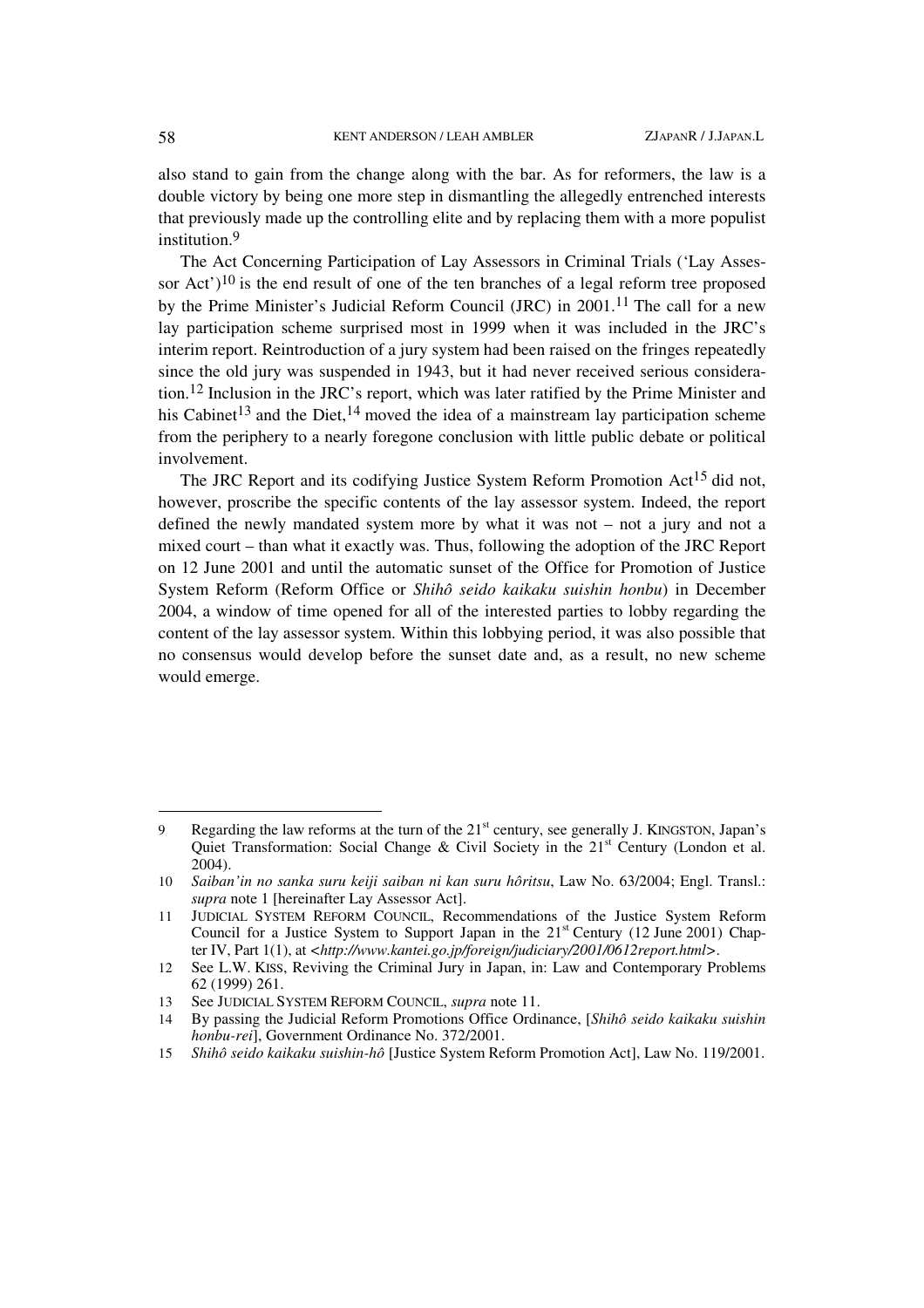#### Nr. / No. 21 (2006) **JAPAN'S QUASI-JURY SYSTEM** 59

# *B. The Great Debate: The Ministry of Justice, Supreme Court, and Japanese Federation of Bar Associations*

At this stage the stakeholders in the criminal justice system each quickly defined their position regarding the issue. The practicing defence bar, represented by the Japanese Federation of Bar Associations (JFBA),<sup>16</sup> advocated the most liberal model. The JFBA promoted the idea that the lay assessor panel should be composed of one professional judge and nine lay people chosen from all eligible voters.17 The JFBA argued that to encourage citizens to participate actively in the justice system it was important to empower them to the fullest extent possible within the government's mandate.<sup>18</sup>

In contrast, the Supreme Court, in its role as administrator of the judicial system, stood for the most conservative model. At the preliminary stage, the court emphasised the problems with a jury procedure and stated that if a system based on lay participation had to be introduced, a non-binding advisory mixed-court was preferred.19 Once the discussion progressed to models for lay participation, the Supreme Court supported a mixed system with three judges and only three lay persons.<sup>20</sup>

The Office of the Prosecutor, represented by the Ministry of Justice, sat between these poles. The Ministry began with the noncommittal, platitudinal position that both juries and mixed courts should be further studied as they each had their merits and demerits.21 Eventually this compromise position evolved into a consensus-seeking model proposed by Professor Masahito Inoue. Professor Inoue, a criminal procedure expert and Dean of the Tokyo University Law School, chaired the Lay Assessor/Penal Matters Study Investigation Committee (Investigation Committee or *saiban-in keiji kentô-kai*) which was charged with drafting the specifics of the proposal.<sup>22</sup> His proposition called for three professional judges and anywhere from four to six lay participants.23

<sup>16</sup> *Nihon bengoshi rengô-kai (Nichibenren)*, at *<http://www.nichibenren.or.jp>*.

<sup>17</sup> See JFBA, *Saiban-in seido 'tatakidai' ni tai suru iken* [Opinion regarding the 'sounding board' on the lay assessor system] (30 May 2003), at *<http://www.nichibenren.or.jp/ja/ opinion/ report/data/2003\_23.pdf>*.

<sup>18</sup> See A. GOTÔ / S. SHINOMIYA / T. NISHIMURA / M. KUDÔ, *Jitsumu-ka no tame no saiban'inhô nyûmon* [A Practitioner's Introduction to the Lay Assessor Act] (Tokyo 2004) 2.

<sup>19</sup> *Ibid.*

<sup>20</sup> *Ibid.*, 6.

<sup>21</sup> *Ibid*., 2.

<sup>22</sup> Details of the Investigation Committee are available on its website, *Saiban-in seido keiji kentô-kai* [Lay Assessor/Penal Matters Study Investigation Committee], *<http://www.kantei. go.jp/jp/singi/sihou/kentoukai/06saibanin.html>*, at 2 April 2006. The Investigation Committee consisted of 11 members (listed with title and occupation

current at the time of their membership): Chairperson Masahito Inoue (Tokyo University Professor), Justice Osamu Ikeda (Chief Justice of the Maebashi District Court), Professor Yoshitomi Ôde (Kyushu University Professor), Professor Keiko Kiyohara (Tokyo Engineering University Professor), Professor Tadashi Sakamaki (Kyoto University Professor), Mr. Satoru Shinomiya (Lawyer), Mr. Yasuyuki Takai (Lawyer), Mr. Yoshiaki Tsuchiya (Kyôdô News Editorialist), Mr. Tateshi Higuchi (Head of Investigative Planning Division,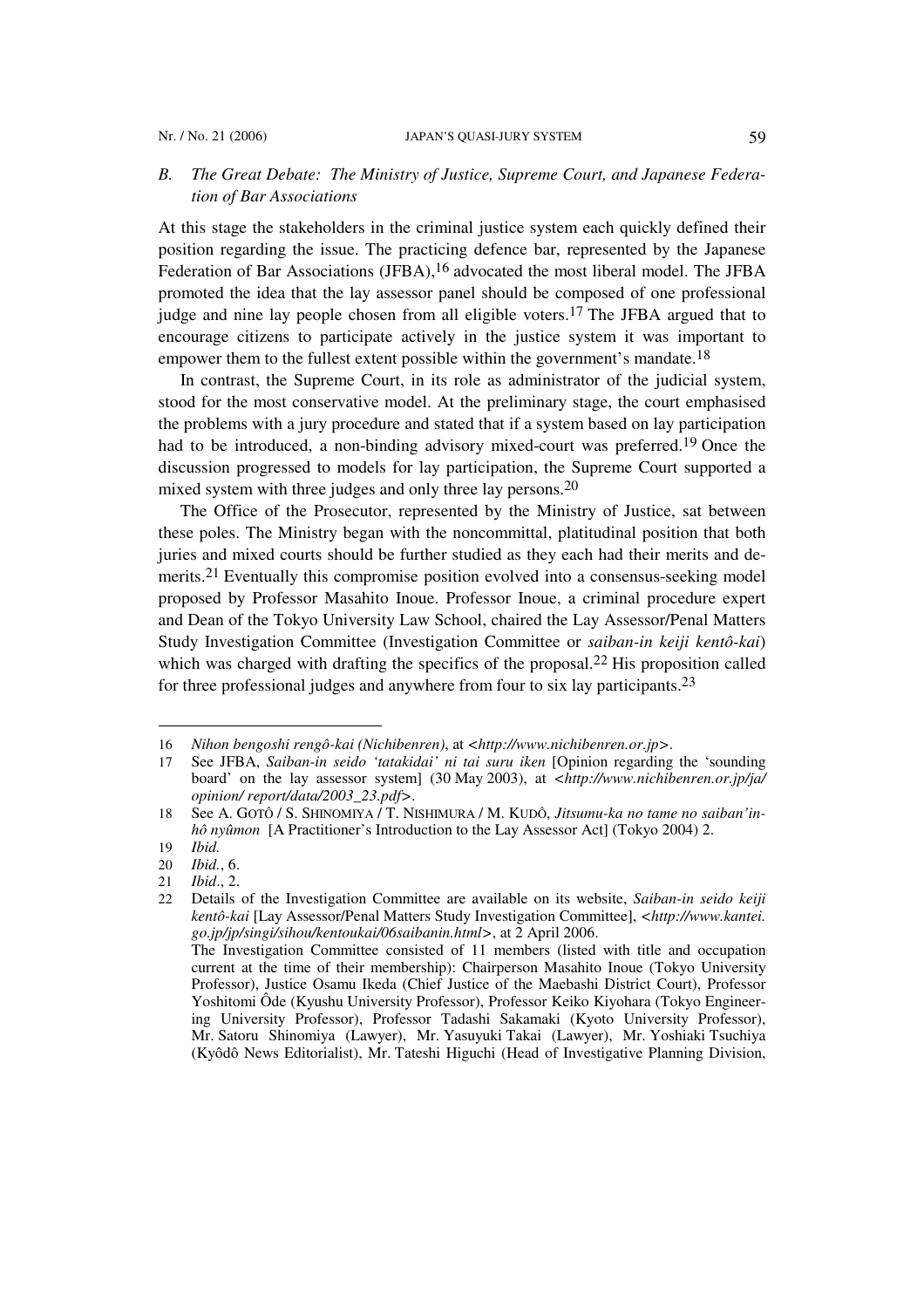#### 60 KENT ANDERSON / LEAH AMBLER ZJAPANR / J.JAPAN.L

Not surprisingly, two interested parties not directly represented at the drafting table were the general public, that is, future lay assessors, and defendants. These voices might arguably have contributed to the vetting process through a series of regional public hearings on the proposed introduction of a lay assessor system in Osaka, Fukuoka, Tokyo, and Sapporo. However, commentators at the meetings were limited to a handful of representatives, from whom a total of over  $40\%$  preferred an active jury system.<sup>24</sup> Written submissions were also taken totalling 916 submissions, though 50 of these were group statements. 25 The groups present at the public hearings ranged from issuespecific committees such as the Committee Against the Lay Assessor System (*Saiban-in seido ni hantai suru kai)* and the Citizens Committee for Creation of a Lay Assessor System (*Shimin no saiban-in seido tsukurô kai*); to traditional voices such as historical consumer advocacy groups like the Housewives League (*Shufu rengô-kai*) and the National Consumers Federation (*Zenkoku shôhi-sha dantai renraku-kai*); and other common submitters such as the Japanese Trade Union Confederation (*Nihon rôdô kumiai sô-rengô-kai*), Japanese Newspaper Association (*Nihon shinbun kyôkai henshû i'in-kai*), and Buraku Liberation League (*Buraku kaihô dômei chûô honbu*).26 However, the overwhelmingly dominant and already represented group was the legal profession, namely lawyers with ten local bar associations and another seven legal professional groups making submissions.27

The conflicting positions of the stakeholders left the framing at an impasse in late 2003. With concern that a bill had to be submitted before the sunset provision for the Reform Office took effect,28 Professor Inoue circulated the above mentioned compromise proposal. This proposition largely sought to find the middle ground between the liberal and conservative positions, rather than advocate for one side or the other based on the merits of the idea or the strength of support for it.

Criminal Affairs Bureau, National Police Agency), Professor Tokio Hiraragi (Keiô University Professor) and Mr. Morihiro Honda (Chief Public Prosecutor, Miyazaki Public Prosecutors' Office).

<sup>23</sup> INVESTIGATION COMMITTEE, *Saiban-in seido ni tsuite* [Concerning the Lay Assessor System] (March 11 2003), at *<http://www.kantei.go.jp/jp/singi/sihou/kentoukai/saibanin/ dai13/13siryou1.pdf>* 1(1)(a)(A an).

<sup>24</sup> GOTÔ / SHINOMIYA / NISHIMURA / KUDÔ, *supra* note 18, 3.

<sup>25</sup> *Ibid*.

<sup>26</sup> INVESTIGATION COMMITTEE, *Saiban-in seido, keiji saiban no jûjitsu/jinsoku-ka oyobi kensatsu shinsa-kai seido ni kan suru iken boshû no kekka gaiyô* [Summary of results from an opinion survey in relation to the lay assessor system, the enhancement and acceleration of criminal justice and the prosecutorial investigation committee system] (18 November 2003), at *<http://www.kantei.go.jp/jp/singi/sihou/kentoukai/saibanin/dai31/31siryou4.pdf>*.

<sup>27</sup> *Ibid*.

<sup>28</sup> The Reform Office law was passed with an automatic termination date of 31 December 2004, see *Shihô seido kaikaku suishin-hô* [Judicial Reform Promotion Act], Law No. 119/2001, Art. 16.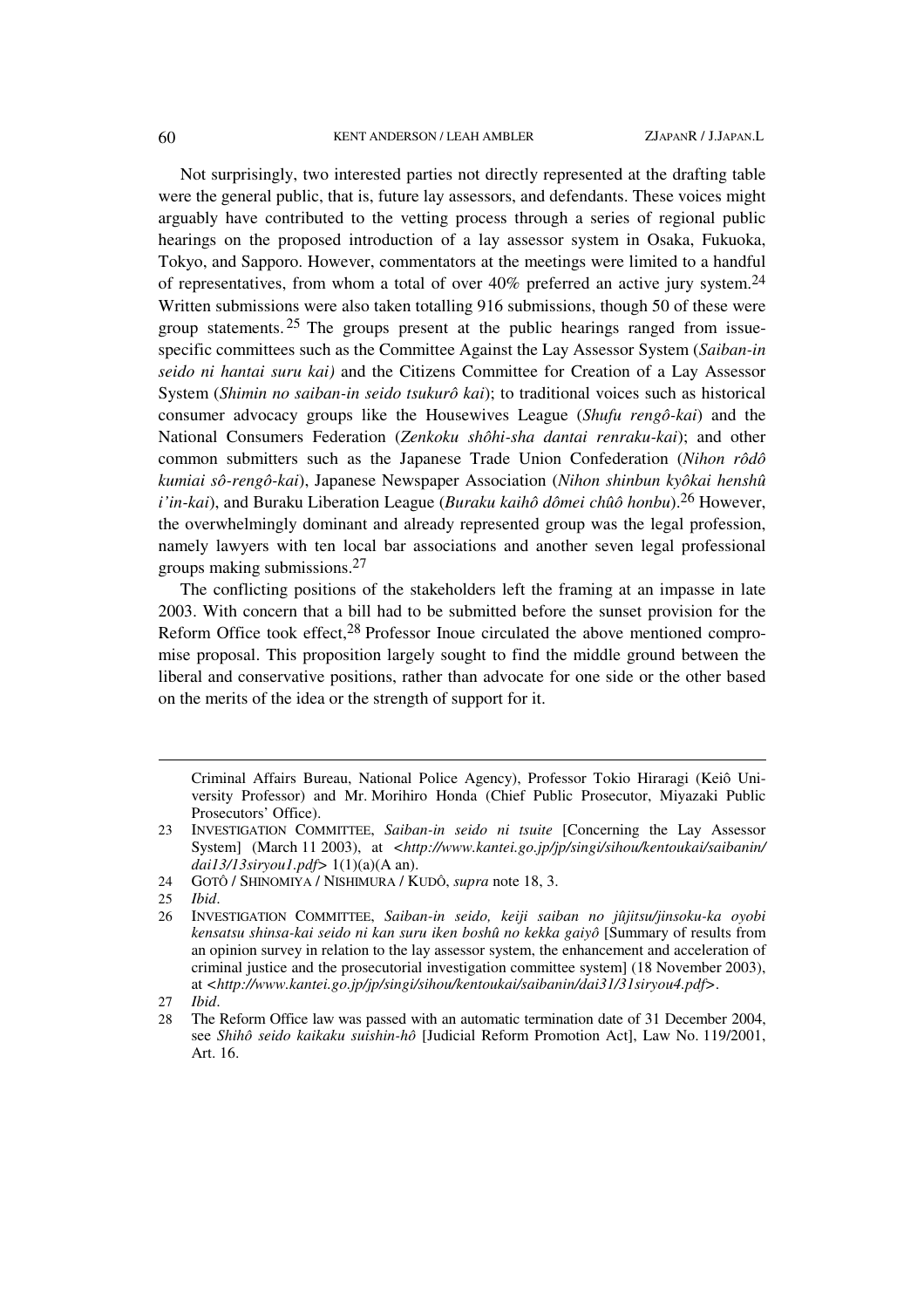#### *C. The Final Verdict: The Liberal Democratic Party, New Komeito, and the Democrats*

In early 2004 the drafting group passed the matter to the political parties and politicians to resolve, having failed to reach a solution. The political parties had been looking at the issue simultaneously with the drafting group. The Liberal Democratic Party (*Jiyû minshu-tô* or LDP) was advocating a conservative model, similar to that endorsed by the Ministry of Justice and Supreme Court, of three professional judges and four lay assessors.29 New Komeito (*Kômeitô*) was promoting a moderate model of two judges and seven lay assessors.30 The Democrats (*Minshu-tô*) were lobbying for a liberal model of one judge and ten lay assessors, much like that advocated by the private lawyers.<sup>31</sup>

Eventually on 26 January 2004, the Coalition government parties – the LDP and New Komeito – announced a compromise position of three judges and six lay assessors for cases in controversy and one judge and four lay assessors for cases where there was nothing in dispute.<sup>32</sup> The drafting group immediately incorporated this model into its proposed bill. The Cabinet endorsed the proposed bill on 2 March and it was introduced into the Lower House on 16 March.<sup>33</sup> The Lower House approved it unanimously without debate on 23 April and it was endorsed by the Upper House by a vote of 180 to 2 on 21 May.34 It was officially proclaimed on 28 May 2005.35

Importantly, the enacted law provides that it will "be enforced from a date prescribed by Cabinet Order within a period not to exceed five years".<sup>36</sup> That is, the *saiban-in* system will take effect sometime before the end of May 2009. Interestingly, the old jury act also involved a five year preparatory period before its commencement,37 but this amount of lead time is unprecedented in the post-war era.The law also requires the government and Supreme Court to undertake measures during this build-up period (1) to make the new system operate smoothly within the existing framework and (2) to explain the duties of lay assessors to the public and encourage the people to affirmatively undertake this new duty.38 In other words, the Supreme Court is charged with drafting Court Rules necessary to regulate lay assessor trial procedures and

<sup>29</sup> GOTÔ / SHINOMIYA / NISHIMURA / KUDÔ, *supra* note 18, 9.

<sup>30</sup> *Ibid*.

<sup>31</sup> *Ibid*.

<sup>32</sup> "Three Judges, Six Lay Assessors Deliberation: Coalition Party Reaches Agreement on System Design", Asahi Shinbun, 27 January 2004; "Lay Judges Accord a Compromise", Yomiuri Shinbun, 28 January 2004.

<sup>33</sup> Japan's Cabinet Approves Overhaul of Judiciary, in: Agence France Presse, 2 March 2004.

<sup>34</sup> See *Kokkai kaigi-roku kensaku shisutemu* [Diet minutes search system], (23 April 2004, 21 May 2004), at *<http://kokkai.ndl.go.jp>.*

<sup>35</sup> See Lay Assessor Act, *supra* note 10.

<sup>36</sup> Lay Assessor Act, *supra* note 10, Supplementary Provisions, Art. 1 [Enforcement Date].

<sup>37</sup> ANDERSON / NOLAN, *supra* note 2, 962.

<sup>38</sup> Lay Assessor Act, *supra* note 10, Supplementary Provisions, Arts. 2 [Pre-Enforcement Measures] and 3 [Environmental Adjustments].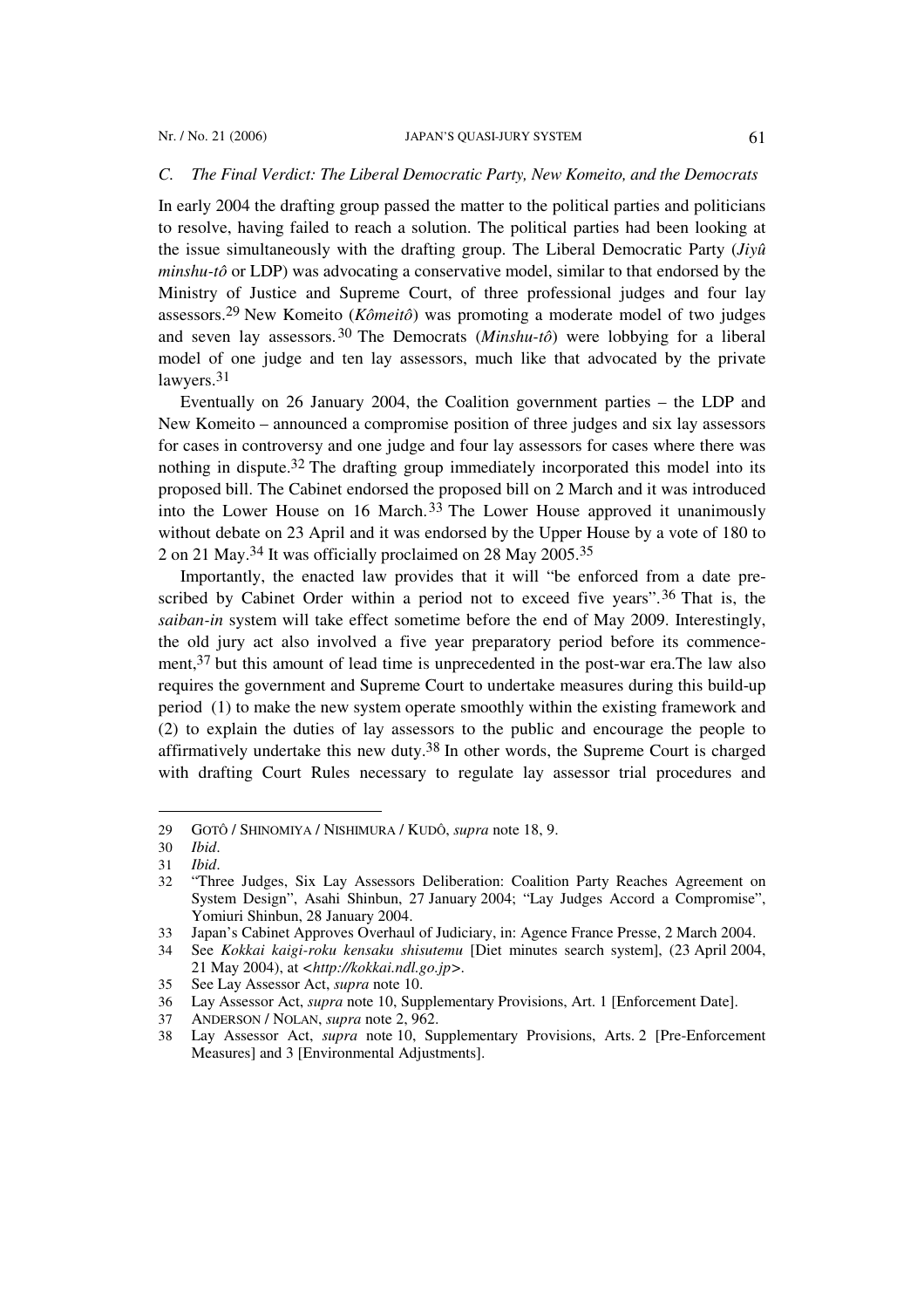deliberations within the existing judicial framework. And, the government is charged with trying to promote the new system among the people.

## III. THE LAY ASSESSOR ACT: A SUMMARY

Before considering the interim activities required under the law, the next section introduces the basic elements of the enacted Lay Assessor Act. The law has been translated elsewhere39 and as already noted much is left to the yet-to-be-drafted Supreme Court Rules; therefore, this description is brief but uses the historical lessons noted above as a point of reference.

## *A. Cases Heard by Lay Assessors*

The Lay Assessor Act sets out the subject cases for mixed panels in Article 2. Namely, two general categories of serious crimes are covered: those punishable by death or imprisonment for an indefinite period or with hard labour,  $40$  and those in which the victim has died due to an intentional criminal act.<sup>41</sup> The law does not provide the defendant with the right to waive a lay assessor panel.<sup>42</sup> The Act grants discretion to the Court, however, to determine that despite qualifying as a *saiban-in* panel case a matter might nonetheless be heard by a judicial panel.43 This discretion is to be exercised upon application by the prosecutor, defendant, defence counsel or *sua sponte*44 and is not to be exercised by a judge who has participated in the initial hearing of the case.<sup>45</sup> When asked, the various stakeholders suggest that the judges will be extremely hesitant to grant these requests for fear of undermining the system. When a defendant is charged with crimes both within the *saiban-in* gamut and outside it, the matters may be heard

<sup>39</sup> See ANDERSON / SAINT, *supra* note 1.

<sup>40</sup> Lay Assessor Act, *supra* note 10, Art. 2(i) [Subject Cases and Composition of a Judicial Panel]. The law covers cases listed in Art.  $26(2)(ii)$  of the Courts Act, namely crimes punishable by death, indefinite imprisonment, penalties of minimum of one year imprisonment and above, hard labour. For example, this would cover murder, arson of an inhabited structure, destruction by explosives, etc. See Penal Code [*Keihô*], Law No. 45/1907, Arts. 199, 108, 117.

<sup>41</sup> For example, this would cover inflicting bodily harm resulting in death, dangerous driving resulting in death, robbery or assault resulting in death. See S. SHINOMIYA / T. NISHIMURA / M. KUDÔ, *Moshimo saiban-in ni erabaretara: Saiban-in Handobukku* [What if you were chosen to be a Lay Assessor: The Lay Assessor Handbook] (Tokyo 2005) 30.

<sup>42</sup> This is a crucial distinction from the pre-war jury system where it is argued that that system was undermined by the vast majority of defendants currying the favour of the court by exercising their right to waive a jury. See ANDERSON / NOLAN, *supra* note 2, 963.

<sup>43</sup> Lay Assessor Act, *supra* note 10, Art. 3(1) [Exceptions from the Subject Cases].

<sup>44</sup> *Ibid.*

<sup>45</sup> *Ibid.*, Art. 3(2) [Exceptions from the Subject Cases].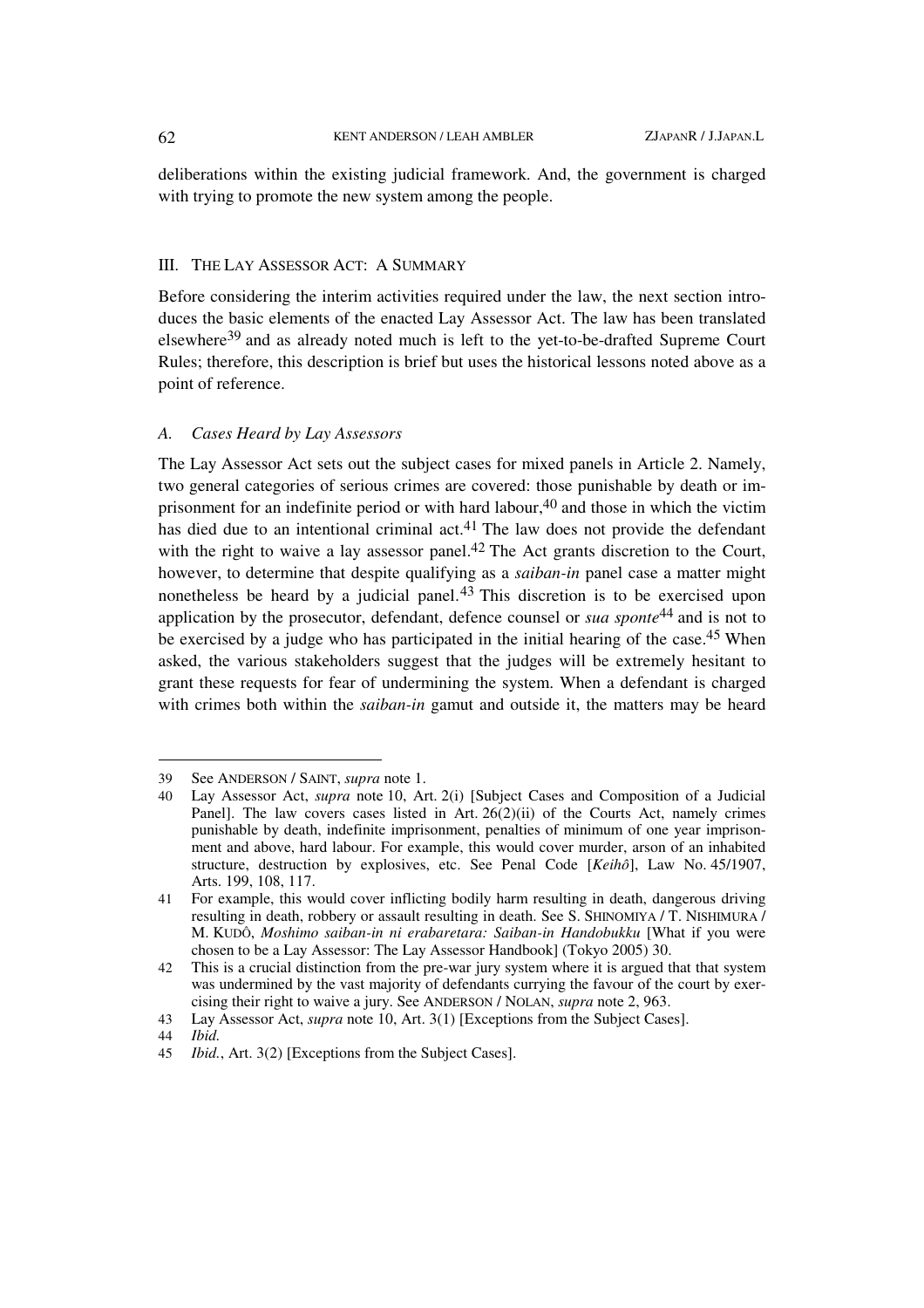l

together by a *saiban-in* panel.46 Thus, lay assessors will occasionally be asked to rule on matters outside the strict definition of applicable crimes.

Based on the definition of crimes justiciable by *saiban-in* and 2004 figures, the Ministry of Justice is expecting 3,308 cases a year.<sup>47</sup> For comparison, in 1999 Australian courts heard approximately 889 jury trials<sup>48</sup> while U.S. federal court juries entertained approximately 3,000 criminal trials.49 Thus, this definition likely means that the historical problem of marginalisation seen in past Japanese lay systems such as the old jury system and the Prosecutorial Review Commissions (*Kensatsu shinsa-kai*) 50 has been avoided. However, prosecutorial discretion regarding the flow of bringing applicable cases to trial before a *saiban-in* panel will be essential.

#### *B. Selection of Lay Assessors*

Lay assessors are to be randomly selected from those listed on electoral rolls within the municipal jurisdictional divisions.<sup>51</sup> Therefore, the single positive criterion for lay assessors is eligibility to vote in Diet elections  $-$  *i.e.*, they must be at least 20 years of age.52 This definition of eligible lay assessors also means that permanent residents in Japan, including the large minorities of Korean and Chinese descendents will not be eligible to serve.53 From those eligible, a number of people are excluded. First, those who have not completed compulsory education through Year 9; those who have been subject to imprisonment; and those who would be significantly burdened in their execution of lay assessor duties are not qualified.54 Second, to avoid the historical capture problem seen in selection of summary court judges,55 almost all lawyers, so-called

<sup>46</sup> *Ibid.*, Art. 4 [Handling of Concurrently Pled Cases]. In addition, if the prosecutors change the charges to a non-*saiban-in* offence after a *saiban-in* panel is underway, the lay assessor panel, at the court's discretion, may still determine the issue. *Ibid*. Art. 5 [Handling of Cases Following Changes in the Criminal Charges].

<sup>47</sup> See SUPREME COURT, *Saiban-in seido no taishô to naru jiken* [Subject cases of the Lay Assessor System], at *<http://www.saibanin.courts.go.jp/introduction/event.html>*, at 2 April 2006.

<sup>48</sup> Based on 1999 data, D. BROWN et al., Criminal Laws: Materials and Commentary on Criminal Law and Process of New South Wales (Sydney 2001) 259.

<sup>49</sup> M. GALANTER, The Vanishing Trial: An Examination of Trials and Related Matters in Federal and State Courts, Working Paper for the American Bar Association Section of Litigation Symposium on the Vanishing Trial (2003) 50.

<sup>50</sup> See ANDERSON / NOLAN, *supra* note 2, 965.

<sup>51</sup> Lay Assessor Act, *supra* note 10, Arts. 20 [Notice and Allocation of the Number of Lay Assessor Candidates]; 21 [Preparation of the Proposed List of Lay Assessor Candidates].

<sup>52</sup> *Kôshoku senkyo-hô* [Public Election Act], Law No. 100/1950, Art. 9.

<sup>53</sup> See M. ITO, Lay Judgment in Practice, in: The Japan Times, 27 February 2005, at *<http://search.japantimes.co.jp/print/features/life2005/fl20050227x2.htm>*.

<sup>54</sup> Lay Assessor Act, *supra* note 10, Art. 14 [Reasons for Disqualification].

<sup>55</sup> See ANDERSON / NOLAN, *supra* note 2, 967.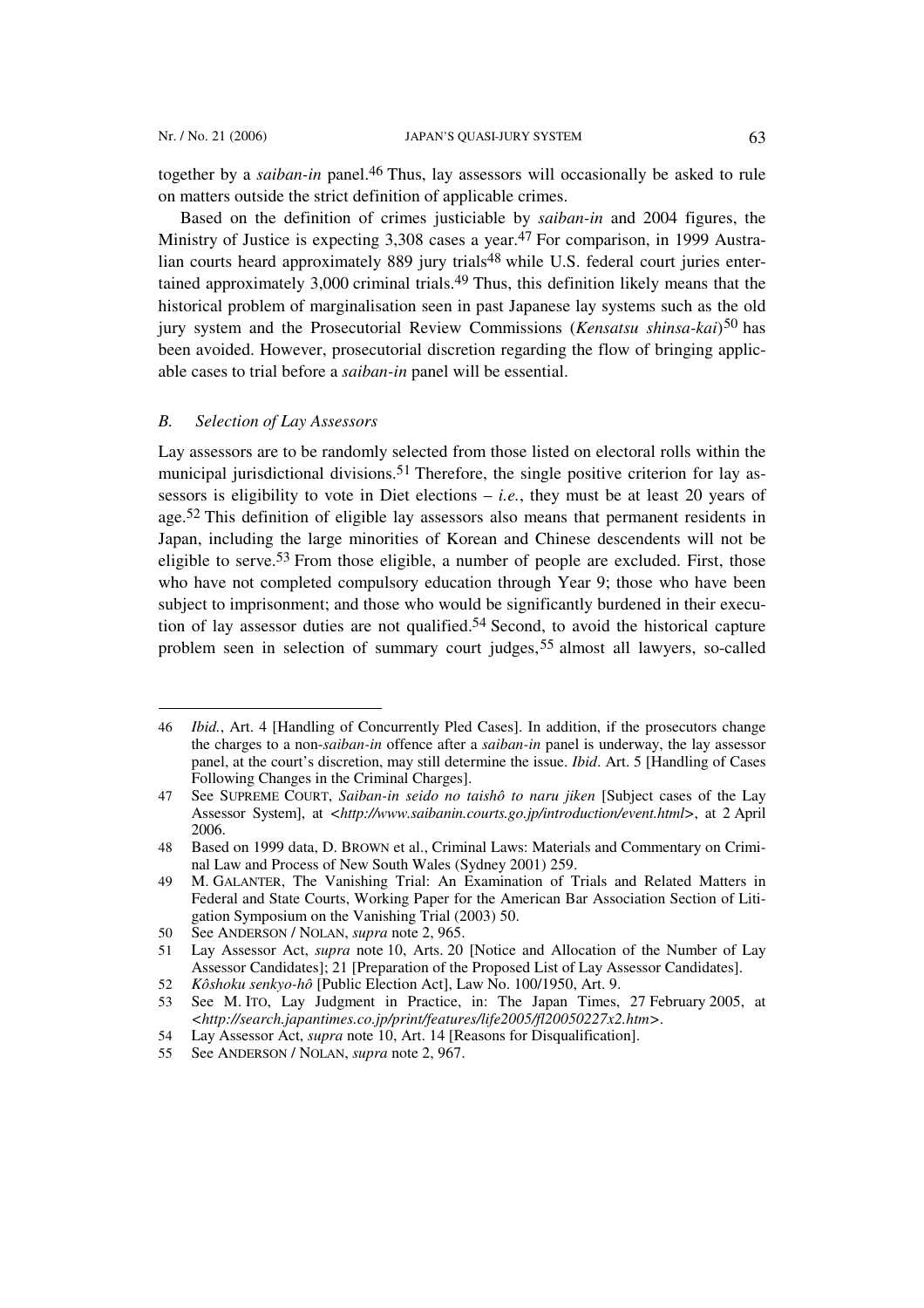quasi-lawyers, and politicians are excluded from service.<sup>56</sup> Third, people aged 70 years or older, currently enrolled students, and people who have served as a lay assessor or the like in the past five years are free to decline service.57

The court also will apply two flexible exclusions to exempt individuals from service. First, the court has a broad discretion to disqualify persons whom it deems might not be able to act fairly in a trial.58 Second and more likely to be used affirmatively, the court may excuse a person on the basis of serious illness or injury; family childcare or nursing commitments; important work obligations; or unavoidable social obligations such as attendance at a parent's funeral. The open-ended nature of this exemption raises concerns of *saiban-in* panels taking on a less representative nature if many exemptions are granted, as has been seen in the United States.59 Court officials, however, assure that the exception will be used sparingly.

The Act also contains a limited U.S.-style voir dire procedure.<sup>60</sup> This procedure enables the prosecutor, defendant, or defence counsel to request that the court dismiss a lay assessor. The request may be made on procedural grounds such as the lay assessor failing to respond or responding falsely to the selection questions; failing to take the oath; or failing to attend the trial or deliberations.<sup>61</sup> It may also be made on more substantive grounds, namely failing to state an opinion during deliberations or in cases where there is a fear that the lay assessor would conduct the trial unfairly. The substantive category of requests raises certain concerns. Given that deliberations are to be conducted in secret,<sup>62</sup> a request for dismissal on the basis of failing to express an opinion would arguably be futile for the prosecutor, defendant, or defence counsel who could not know whether any given lay assessor had expressed an opinion or not. Furthermore, the allowance of requests for dismissal based on fears that a lay assessor would conduct a trial unfairly is a very broad category, depending on the creativity of the requesting counsel. For example, will the requesting party need to adduce 'real evidence' to support its request or will mere assertion or some middle ground be sufficient? Without parameters set down in the Supreme Court rules, this ground for dismissal could result in American-style 'jury stacking' threatening the credibility of the system.

Effectively, all parties involved in the new lay assessor system will be able, in some way, to influence the composition of the lay assessor panel: Lay assessor candidates by resorting to exemptions from service; judges by exercising their discretion to disqualify

<sup>56</sup> Lay Assessor Act, *supra* note 10, Art. 15.

<sup>57</sup> *Ibid*., Art. 16 [Reasons to Decline].

<sup>58</sup> It is not fully clear what would satisfy this test, but it is assumed that this is related to individuals with strong personal beliefs that would preclude them from being objective.

<sup>59</sup> See, e.g., J. ABRAMSON, We, the Jury (New York 1994) Chapter 3 (discussing problems of lack of representativeness in United States lay participation).

<sup>60</sup> *Ibid*., Art. 41 [Dismissal of Lay Assessors upon Request].

<sup>61</sup> *Ibid*., Arts. 41(viii), (i), (ii).

<sup>62</sup> *Ibid*., Art. 70 [Deliberation Secrecy].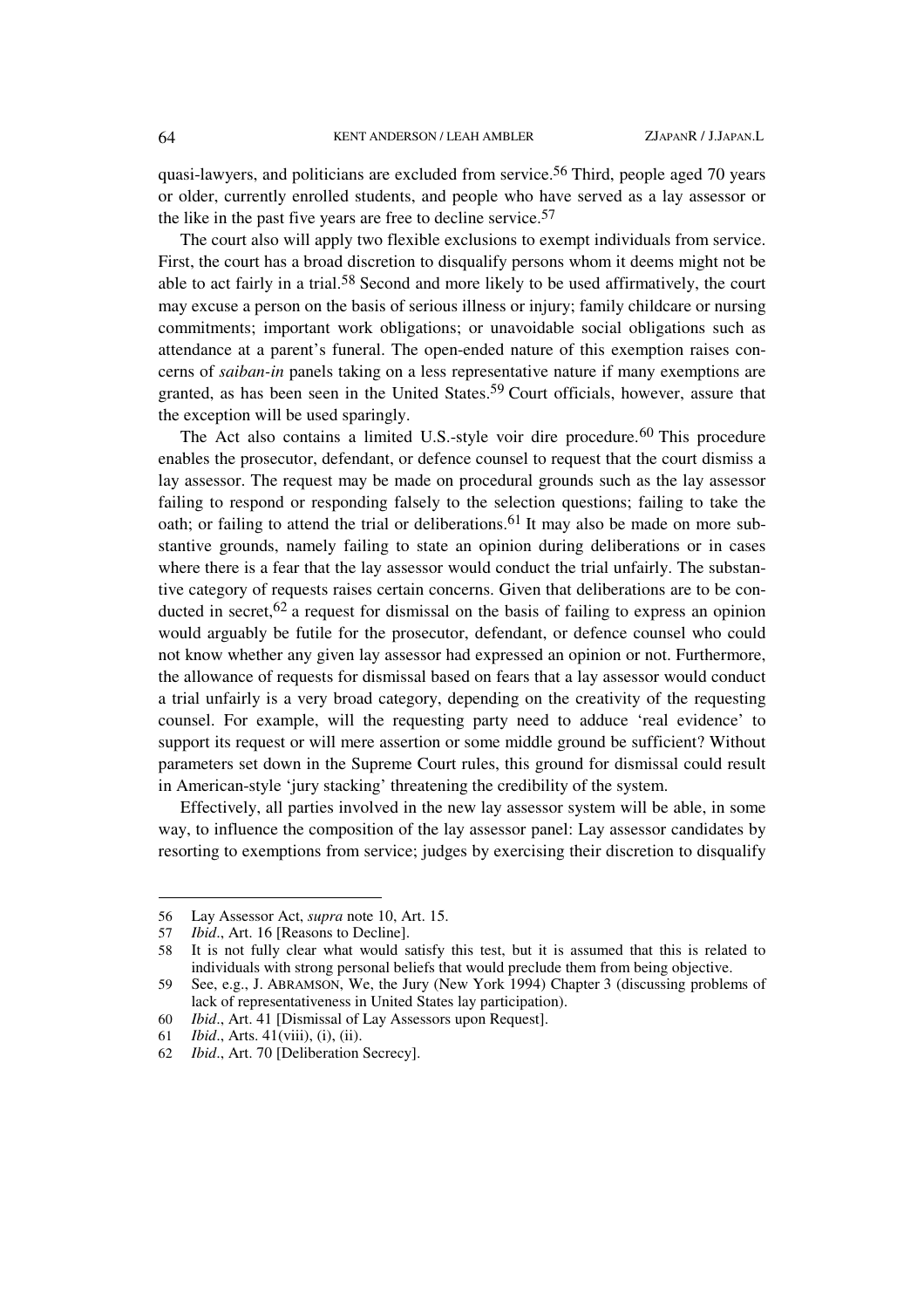candidates; and defendants and prosecutors by way of the voir dire procedure. How these procedures will be applied in practice and who will clear the gauntlet for lay assessor empanelment, will only become clear once the system is put into practice.

# *C. Composition of Mixed Panels*

The Lay Assessor Act provides for either panels of three judges and six lay assessors, or panels of one judge and four lay assessors.63 The full panels are supposed to be the default option, while the smaller panels are to be used where the facts at trial as established by the evidence and the issues identified by pre-trial procedure are undisputed.<sup>64</sup> Given the historical concerns of marginalisation and the 92% rate of confessions in Japan,<sup>65</sup> it will be crucial to see if prosecutors, defendants, and defence counsel will seek the smaller panels. When questioned, various stakeholders suggest that the courts will not freely grant requests for the smaller panels. Given the clearance-rate efficiency concerns that plague most courts in Japan,<sup>66</sup> it will be somewhat surprising if this is indeed the case.

## *D. Powers and Duties of Lay Assessors*

The Act stipulates that judges and lay assessors are to reach a verdict on the basis of recognition of the facts of the case and application of relevant laws and ordinances, and then sentence accordingly.67 However, only the empanelled judges are to interpret the law and make decisions on litigation procedure, though uniquely lay assessors may comment on such issues.68 Also distinctive is that lay assessors may question witnesses,69 victims,70 and the defendant.71

## *E. Method of Deciding Verdicts*

Some of the most interesting questions about how the lay assessor system will operate in practice are not addressed by the law itself. For example, one of the major criticisms of a mixed court proposal in Japan was that it would lead to undue deference by lay participants to professional judges during deliberations.72 Thus, the structure, rules, and

<sup>63</sup> *Ibid*., Art. 2(2) [Subject Cases and Composition of a Judicial Panel].

<sup>64</sup> *Ibid*., Art. 2(3) [Subject Cases and Composition of a Judicial Panel].

<sup>65</sup> JOHNSON, *supra* note 6, 75.

<sup>66</sup> See, e.g., J.M. RAMSEYER / E.B. RASMUSEN, Measuring Judicial Independence: The Political Economy of Judging in Japan (Chicago 2003) 76 note 13.

<sup>67</sup> Lay Assessor Act, *supra* note 10, Art. 6(1) [Powers of Judges and Lay Assessors].

<sup>68</sup> *Ibid*., Art. 6(2) [Powers of Judges and Lay Assessors].

<sup>69</sup> *Ibid*., Arts. 56 [Questioning of Witnesses], 57 [Witness Questioning Outside the Court].

<sup>70</sup> *Ibid*., Art. 58 [Questioning of Victims].

<sup>71</sup> *Ibid*., Art. 59 [Questioning of the Defendant].

<sup>72</sup> See, e.g., KISS, *supra* note 12; R.M. BLOOM, Jury Trials in Japan (2005), available at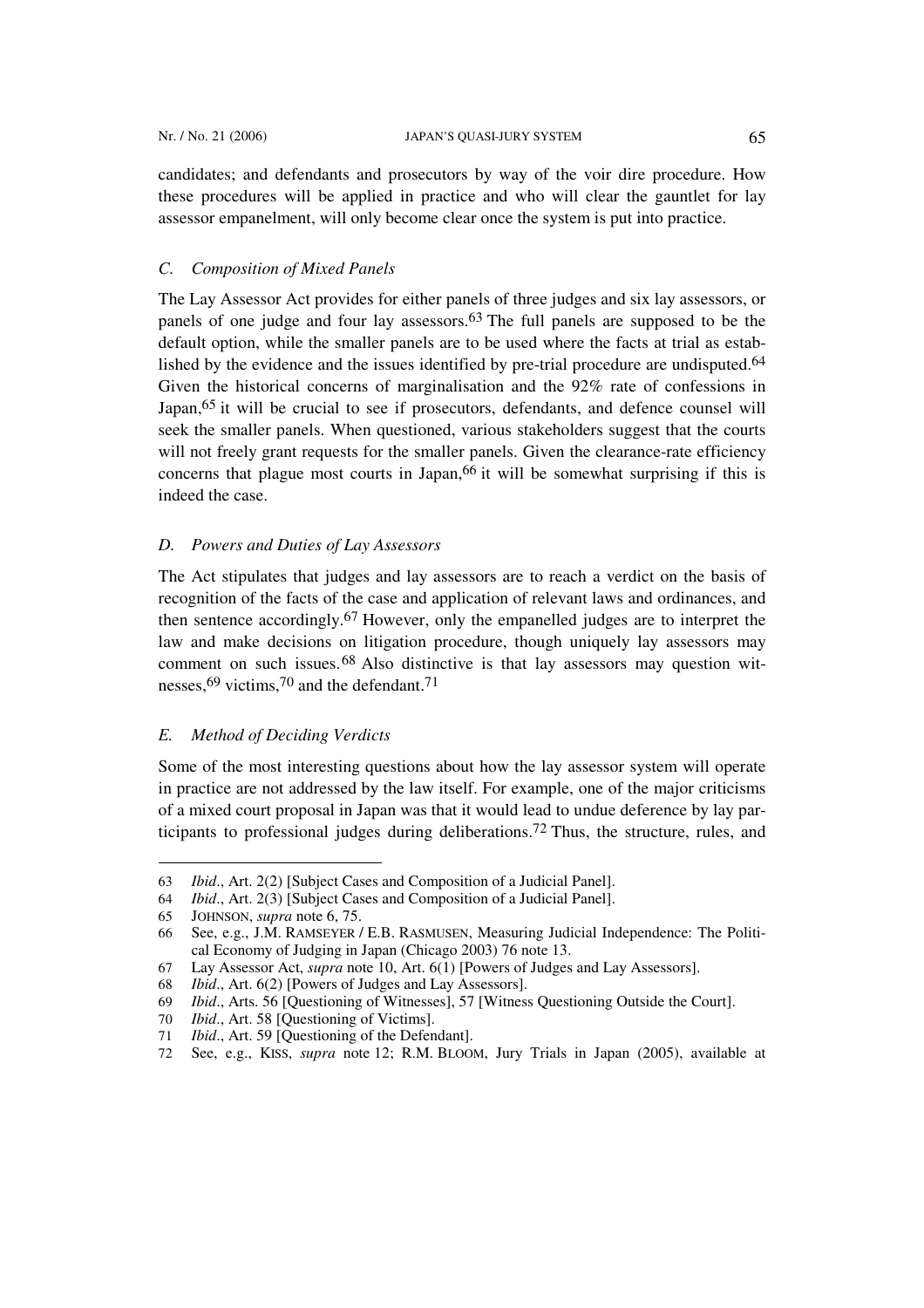procedure for deliberation among the judges and lay participants would seem to be overwhelmingly important in creating a positive deliberation dynamic. Nevertheless, the law is silent on the issue and it is still unclear how detailed the Supreme Court Rules will be.

The one area in which the law is clear on deliberation proceedings is relating to the majority formula for determining verdict. The traditional concept of unanimous consent has been abandoned in the new Japanese system, and a complex formula based on a simple majority has taken its place. Article 67 stipulates, in the most convoluted way, that decisions are to be on the basis of a majority opinion of the members of the panel, including both a judge and a lay assessor holding that opinion. This does create the situation in small *saiban-in* panels that the professional judge holds a veto. However, because matters referred to the small panel will likely only cover cases where there is nothing in controversy, this is not expected to be problematic. For decisions regarding sentencing, in the event that a majority cannot be reached, the opinions in favour of the harshest sentence are to be added to those for the next harshest option, until the requisite majority is attained.<sup>73</sup> Needless to say, who and what determines which option is the harshest sentence and how the votes are counted is a crucial issue that awaits clarification.

#### *F. Protections and Penalties*

Lay assessors are granted specific protection under Chapter 5 of the Act from things such as adverse treatment in their employment due to service,<sup>74</sup> disclosure of information about them individually,  $75$  and being contacted about the trial by outsiders.  $76$ Further protecting the lay assessors, the Act provides criminal penalties against those who solicit,<sup>77</sup> threaten,<sup>78</sup> or leak information about lay assessors.<sup>79</sup> On the other hand, lay assessors themselves may be held criminally liable for leaking secrets,  $80$  making false statements during voir dire or otherwise,  $81$  or failing to appear at trial.  $82$  Researchers and mass media outlets are particularly concerned regarding how strictly these rules will be interpreted.

*<http://papers.ssrn.com/sol3/papers.cfm?abstract\_id=688185>.*

- 73 Lay Assessor Act, *supra* note 10, Art. 67(2) [Verdict].
- 74 *Ibid*., Art. 71 [Prohibition of Adverse Treatment].
- 75 *Ibid*., Art. 72 [Treatment of Information that is Sufficient to Identify Lay Assessors].
- 76 *Ibid*., Art. 73 [Regulating Contact with Lay Assessors].
- 77 *Ibid*., Art. 77 [Crime of Soliciting Lay Assessors].
- 78 *Ibid*., Art. 78 [Crimes of Threatening Lay Assessors].
- 79 *Ibid*., Art. 80 [Crimes of Leaking Lay Assessors' Identity].
- 80 *Ibid*., Art. 79 [Crimes of Lay Assessors Leaking Secrets].
- 81 *Ibid*., Art. 82 [Penalties for Fraudulent Statements by Lay Assessor Candidates].
- 82 *Ibid*., Art. 83 [Penalties for Non-Appearance by Lay Assessor Candidates].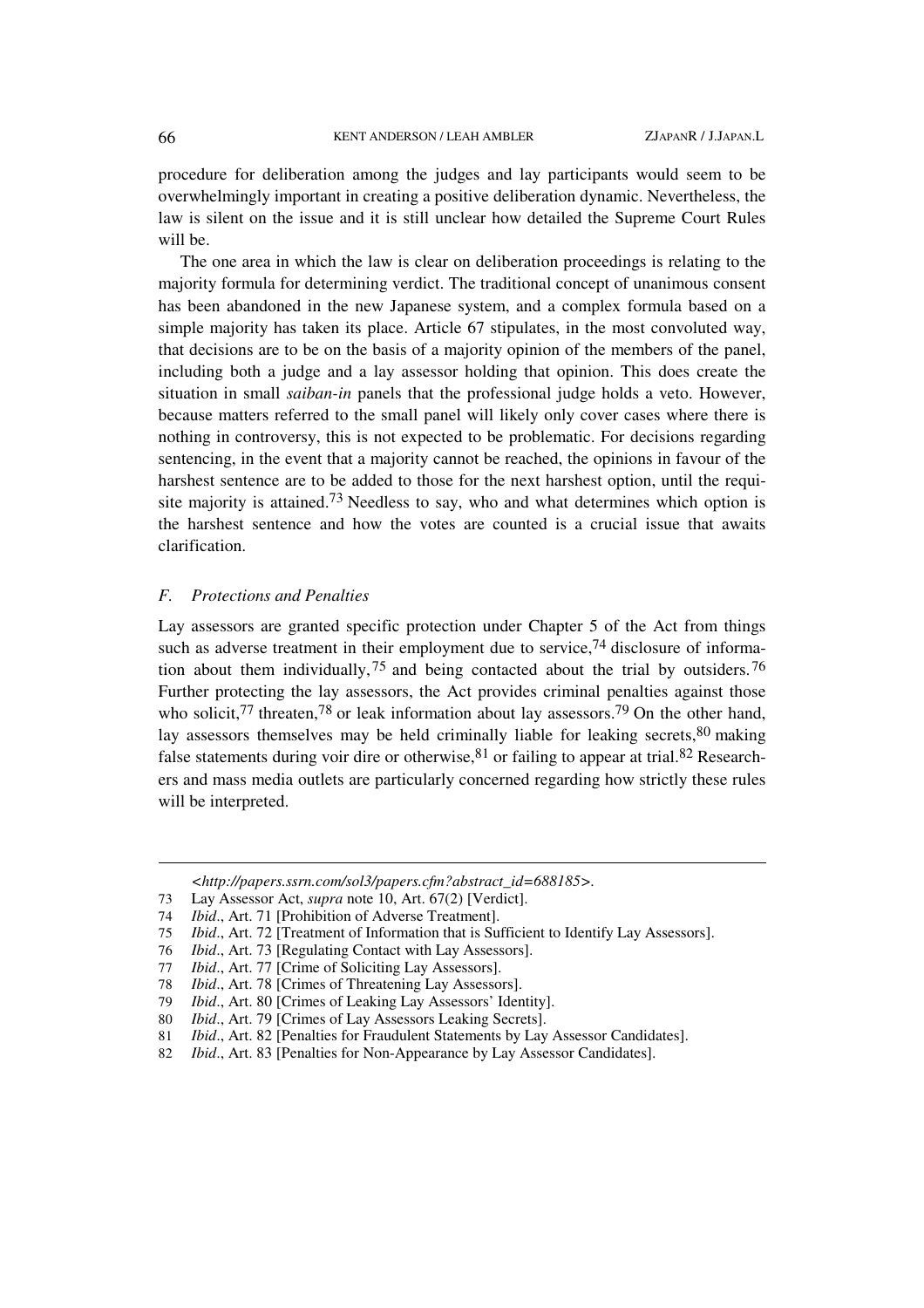#### IV. THE DEVIL IS IN THE DETAILS – DRAFTING THE COURT RULES

As noted already, the Supreme Court Rules have yet to be drafted. Obviously, what these rules provide will be hugely important in understanding how the system will operate on a day-to-day basis. In this part we raise potential areas of interest in the pending Supreme Court Rules, but do not speculate on the likely contents of the rules.

In light of the historical concerns about marginalisation of lay participation, the rules governing the discretion of judges to determine when subject cases should be heard by a full *saiban-in* panel, the smaller *saiban-in* panel, or a professional bench will be immensely important. This is especially true given Japan's 92% confession rate.83 In light of that, it is foreseeable that the vast majority of cases might be directed to the abbreviated panel, specifically created to handle matters where nothing is in controversy. However, in conversations with individuals in the Ministry of Justice, Supreme Court, and the private bar, all say that even where there is a confession and the defence and prosecutors agree to send the matter to the smaller panel; to ensure the democratic ideals of the new system, the courts will exercise their discretion to deny reference of serious matters such as murder to the abbreviated procedure in favour of having them heard by a full panel.

In response to the historical concerns about capture, the rules that allow the courts to tailor who exactly will be the members of the panel will be crucial. First, it is important to note that institutionally much of this problem has been avoided in the Act itself by the long list of quasi-lawyers excluded from service.  $84$  Nevertheless, the courts' approach – guided by the Supreme Court Rules – to the various exclusionary rules will be critical. For example, there are two flexible options that appear to allow exemptions for people allegedly too busy to serve.85 Similarly, the courts will indirectly be able to mould the panel depending upon what questions it demands answered in the lay assessor questionnaire  $86$  and how it runs voir dire.  $87$  Any of these means, if over-used, will rob the procedure of 'representativeness', as seen in the US, 88 and allow capture by the dominant professional judges.

Finally and again with concerns of capture in mind, the most important rules will be those that guide judges in how to approach facilitating deliberations among the lay assessors and professional judges. Unless these discussions are carefully managed, the professional judges may capture the procedure by dominating the lay assessors through their knowledge of the law and familiarity with procedure.89 There are obviously many

<sup>83</sup> JOHNSON, *supra* note 6, 75.

<sup>84</sup> Lay Assessor Act, *supra* note 10, Art. 15 [Reasons Prohibiting Undertaking the Position].

<sup>85</sup> *Ibid*., Arts. 15 [Reasons Prohibiting Undertaking the Position], 16 [Reasons to Decline].

<sup>86</sup> *Ibid.*, Art. 30(4) [Questionnaires].

<sup>87</sup> *Ibid*., Art. 34 [Questions for Lay Assessor Candidates].

<sup>88</sup> See, e.g., ABRAMSON, *supra* note 59.

<sup>89</sup> See ANDERSON / NOLAN, *supra* note 2, 984-85.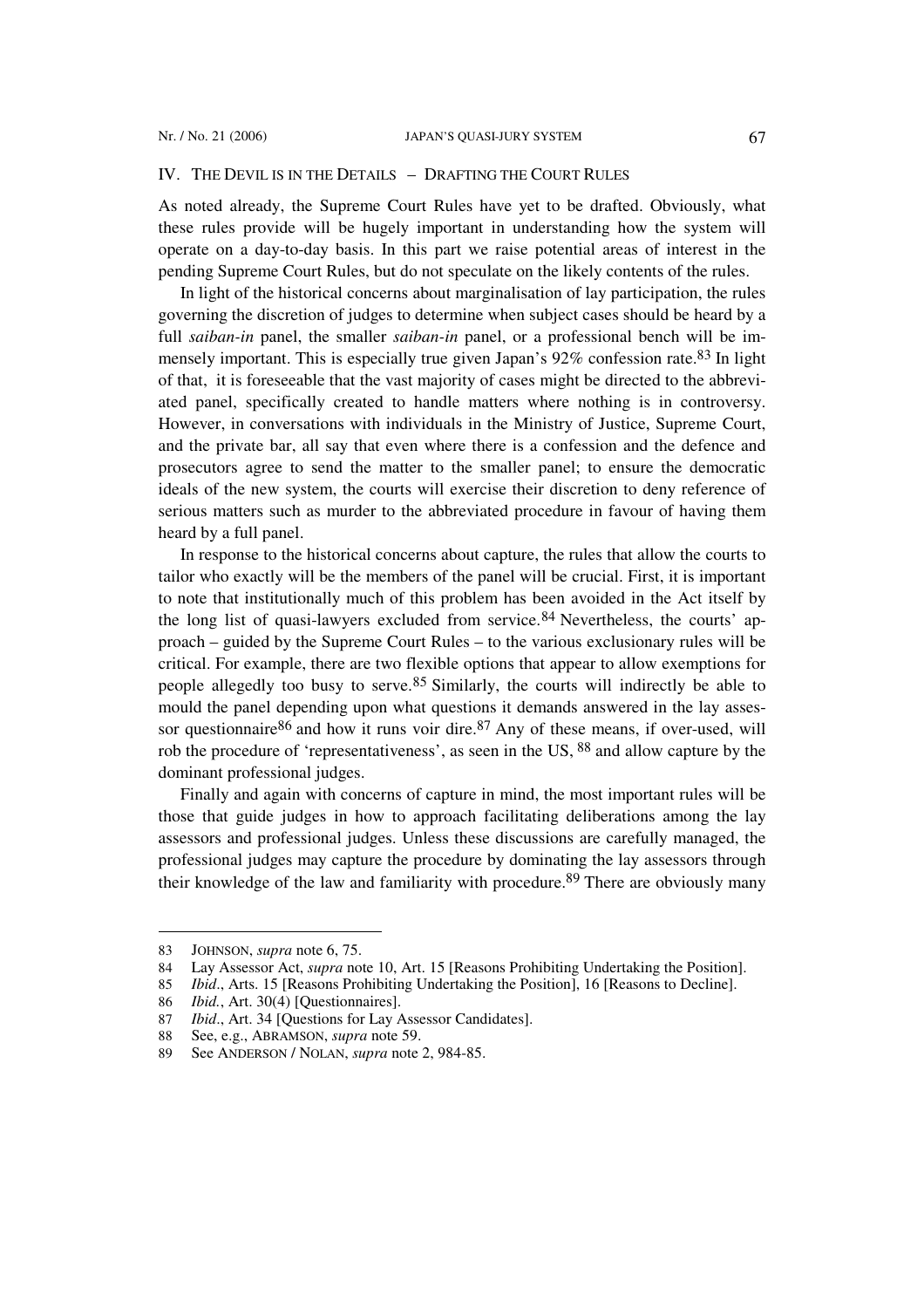other considerations to be had in relation to the cultural and socio-economic dynamics of the deliberation room, making this one of the most vital areas to monitor in the drafting of the Rules.

The more immediate importance of the yet-to-be-drafted Supreme Court Rules relates to the implementation period, or five years' grace, provided for in the Act.90 Only once the roles and responsibilities of each of the parties involved in a lay assessor trial are clearly defined in the Rules can the government and Supreme Court truly discharge their duty of explaining the new system and making realistic procedural and logistical plans. The following section examines the implementation measures that have been put in place thus far and the general response to the introduction of the Lay Assessor System.

#### V. IMPLEMENTATION

The Ministry of Justice, Supreme Court, and JFBA, both collectively and individually, have undertaken extensive publicity activities promoting the new *saiban-in* system through a range of mediums. In this part we outline some of the activities, from the banal to the bizarre, that have been conducted to date.

# *A. Mandate and Infrastructure: The Act's Supplementary Provisions and the Promotions Office*

As noted above, the Lay Assessor Act requires the government and Supreme Court to explain and promote the lay assessor system.91 The Act even mandates the Japanese people to participate actively in this educational phase and ensure the system's smooth operation.92 To this end, on 3 August 2004, the Lay Assessor Promotions Office ('Promotions Office', *Saiban-in seido kôhô suishin kyôgi-kai*) was created as a joint-venture among the Ministry of Justice, Supreme Court, and JFBA. The aim of the Promotions Office, staffed by nine lawyers from the Ministry of Justice, is to plan public relations activities focused on the dissemination of information about the *saiban-in seido*. 93 Activities proposed at the time the office was created included filming a public relations motivated television drama, conducting mock trials in various regions, and making promotional posters representing each of the three parties comprising the legal profession in Japan.94

<sup>90</sup> *Ibid*., Supplementary Provisions, Art. 1 [Enforcement Date].

<sup>91</sup> *Ibid*., Supplementary Provisions, Art. 2 [[Pre-enforcement Measures].

<sup>92</sup> *Ibid.*, Supplementary Provisions, Art. 3 [Environmental Adjustments]. As an aside, it is interesting to query the enforceability of what must be a hortatory provision.

<sup>93</sup> CHIEKO NÔNO, Minister of Justice (Transcript, Press Conference after the Ministerial Cabinet Meeting, 5 August 2004), at *<http://www.moj.go.jp/SPEECH/POINT/sp040805-01.html>.*

<sup>94</sup> *Ibid.*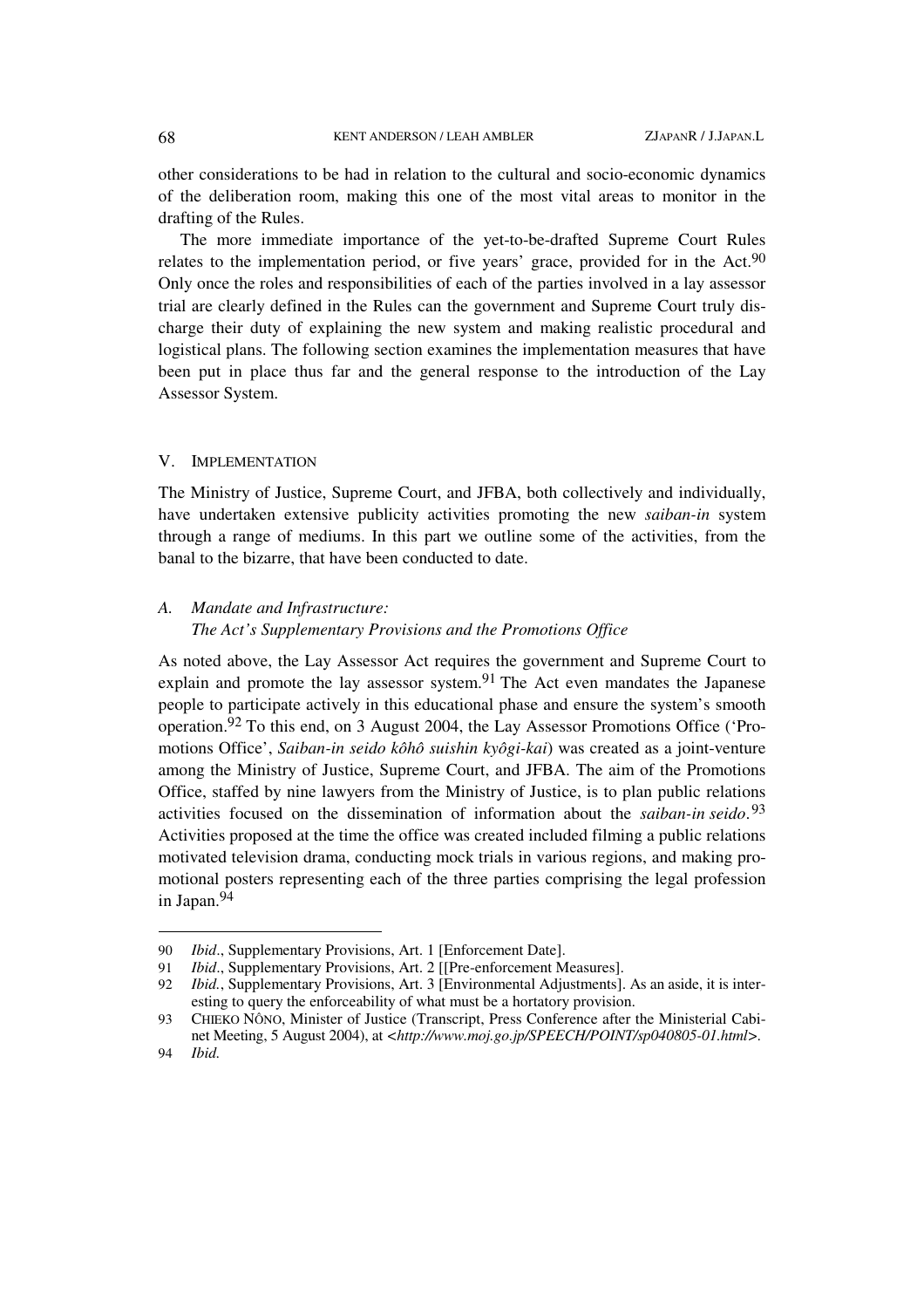### *B. Investigation: Public Opinion Surveys*

The Promotions Office, staffed by lawyers rather than public relations or marketing professionals, has come up with a variety of ways to get the Japanese people to embrace the system. Firstly, the office conducted public opinion surveys to gauge the public awareness of and attitude towards the new system.95 From the results, the first goal of publicising the new process has been successful with a Cabinet Office survey showing that over 70% of citizens know that a system of lay participation in criminal trials has been introduced in Japan.<sup>96</sup> The second goal of getting the public to affirmatively embrace their civic duty as lay assessors has been more difficult. The same survey resulted in 70% of people indicating that they do not want to serve on a lay assessor panel.97 The figures were slightly higher for females (75%) than for males (64%). The reasons behind this reluctance to participate included a perception of difficulty in judging someone guilty or innocent, and not wanting to judge people at all.98 A more recent survey conducted by the Supreme Court revealed that those who were caring for children or elderly family members were particularly reluctant to serve as lay assessors.<sup>99</sup>

### *C. Consultation: Town Meetings*

l

In response to the negative results of these surveys, the Promotions Office held Town Meetings on the Justice System Reforms in general, but particularly concerning the promotion of the *saiban-in seido*. To date, meetings have been held in Tokyo,<sup>100</sup> Takamatsu,101 Utsunomiya,102 Kanazawa,103 Naha104 and Miyazaki.105

<sup>95</sup> See, e.g., GOVERNMENT PUBLICATIONS OFFICE, DEPARTMENT OF THE MINISTER FOR THE CABINET OFFICE, *Saiban-in seido ni kan suru yoron chôsa* [Public opinion poll in relation to the Lay Assessor System] (February 2005), at *<http://www8.cao.go.jp/survey/h16/h16 saiban/>.*

<sup>96</sup> *Ibid.*, Part 2, Question 2: Knowledge of the Lay Assessor System.

<sup>97</sup> *Ibid*., Part 2, Question 5: Awareness of Participation in Criminal Trials under the Lay Assessor System.

<sup>98</sup> "70% don't want to serve on juries in new system", The Japan Times, 17 April 2005, at *<http://search.japantimes.co.jp/print/news/nn04-2005/nn20050417a3.htm>.*

<sup>99</sup> "Caregivers reluctant to be lay judges", The Daily Yomiuri, The Yomiuri Shinbun, 23 March 2006, at *<http://www.yomiuri.co.jp/dy/national/20060323TDY02002.htm>.*

<sup>100</sup> KOIZUMI CABINET, *Shihô seido kaikaku: Taun mîtingu in Tôkyô* [Justice System Reform: Town Meeting in Tokyo] (18 December 2004), at *<http://www8.cao.go.jp/town/tokyo 161218/index.html>*. The Minister of Justice Chieko Nôno, Chairman of the Justice Reform Promotions Office Advisory Council Kôji Satô, and lawyer Hiroko Sumita presided over the meeting.

<sup>101</sup> KOIZUMI CABINET, *Shihô seido kaikaku: Taun mîtingu in Takamatsu* [Justice System Reform: Town Meeting in Takamatsu] (15 January 2005), at *<http://www8.cao.go.jp/town/ takamatsu170115/index.html>*. The Minister of Justice Chieko Nôno, Chairman of the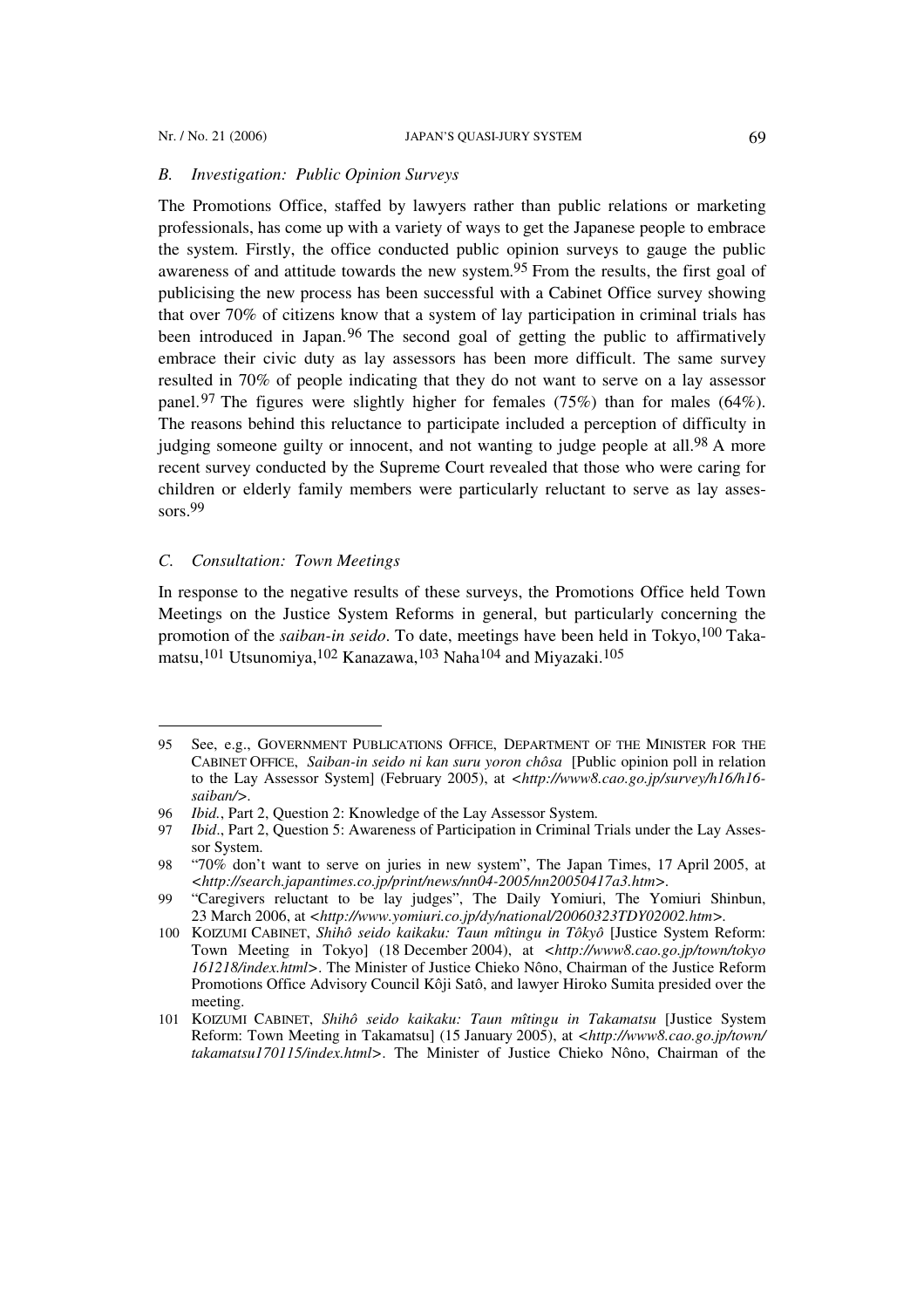The public present expressed diverse opinions which might be summarized as follows:

- (1) Criticisms of the system as unnecessary, inappropriate in modern Japan, and as a premature reform;
- (2) Concerns about the system in terms of the risk of mistakes, prejudice, bias, lack of specialist knowledge on the part of lay assessors, appropriateness of random selection of lay assessors, risk of negative effects similar to the American jury system, lack of support for the system, participation as a lay assessor in trials in small communities where everybody knows everybody, participation in trials for murder and other heinous crimes, handing down the death penalty, and the apathy of the younger generation;
- (3) Administrative questions about measures in place for appeals, sentencing guidelines, scope of trials that will come under the lay assessor system, education about the system, facilities for carers and the disabled, measures in place to prevent adverse treatment to employees called to serve as lay assessors, protection of lay assessors, counselling support for lay assessors, and penalties for leaking secrets.<sup>106</sup>

Justice Reform Promotions Office Advisory Council Kôji Satô, and lawyer Hiroko Sumita presided over the meeting.

- 102 KOIZUMI CABINET, *Shihô seido kaikaku: Taun mîtingu in Utsunomiya* [Justice System Reform: Town Meeting in Utsunomiya] (17 April 2005), at *<http://www8.cao.go.jp/town/ utsunomiya170417/index.html>*. The Minister of Justice Chieko Nôno, the Chairman of the Justice Reform Promotions Office Advisory Council Kôji Satô, and Waseda University Professor and lawyer Satoru Shinomiya presided over the meeting.
- 103 KOIZUMI CABINET, *Shihô seido kaikaku: Town Meeting in Kanazawa* [Justice System Reform: Town Meeting in Kanazawa] (25 June 2005), at *<http://www8.cao.go.jp/town/ kanazawa170625/index.html>*. The Minister of Justice Chieko Nôno, Chairman of the Justice Reform Promotions Office Criminal Investigation Council Masahito Inoue, and Waseda University Professor and lawyer Satoru Shinomiya presided over the meeting.
- 104 KOIZUMI CABINET, *Shihô seido kaikaku: Taun mîtingu in Naha* [Justice System Reform: Town Meeting in Naha] (23 October 2005), at *<http://www8.cao.go.jp/town/naha171023/ index.html>*. The Minister of Justice Chieko Nôno, Chairman of the Justice Reform Promotions Office Criminal Investigation Council Masahito Inoue, and Waseda University Professor and lawyer Satoru Shinomiya presided over the meeting.
- 105 KOIZUMI CABINET, *Shihô seido kaikaku: Taun mîtingu in Miyazaki* [Justice System Reform: Town Meeting in Miyazaki] (25 March 2006), at *<http://www8.cao.go.jp/town/miyazaki 180325/index.html>*. The Minister of Justice Seiken Sugiura, Member of the Justice Reform Promotions Office Criminal Investigation Council and Professor at the Graduate School of Law at Keiô University Tokio Hiraragi, and Committee Member of the Ministry of Justice Educational Development Council and Assistant City Editor for the Kyôdô News Yumiko Iida presided over the meeting.
- 106 See Town Meeting Minutes, *supra* notes 100-105.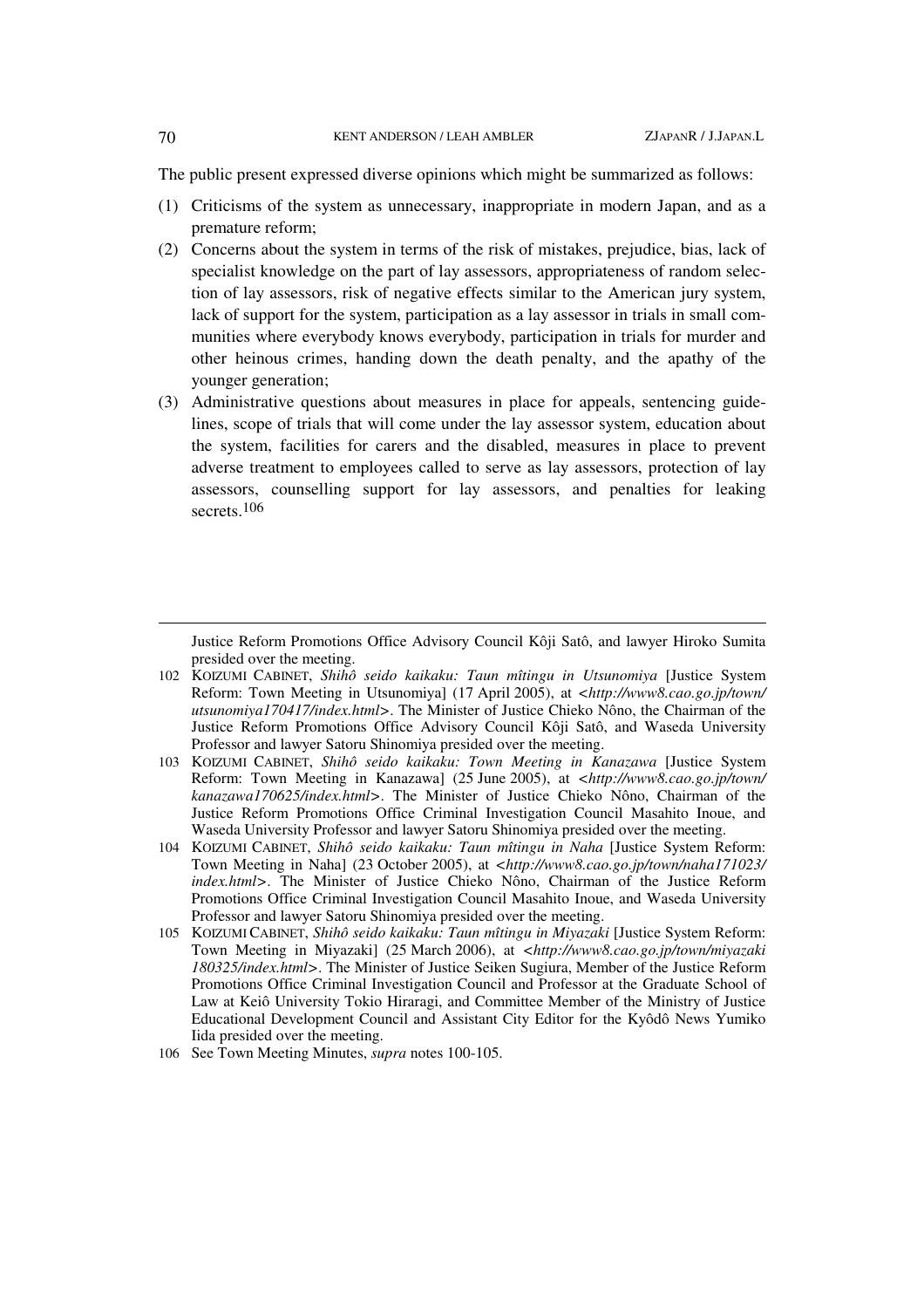#### *D. Promotion and Information Dissemination*

#### *(a) Websites*

 $\overline{a}$ 

Within their domains, the Ministry of Justice,<sup>107</sup> Supreme Court,<sup>108</sup> and JFBA<sup>109</sup> have each established interlinked websites on the *saiban-in* system. These are regularly updated and provide information about future events along with an online registration system for those interested in period updates. The sites cover topics such as the Ministry of Justice's "You too will be a lay assessor",110 the Supreme Court's "*Saiban-in*  System Q&A",<sup>111</sup>and the JFBA's "Starting by 2009! The Lay Assessor System".<sup>112</sup> The Prime Minister's Office as well has created a "Kid's Room" explaining the system to children<sup>113</sup> and an interactive manga-cartoon explaining the process from being called as a lay assessor candidate through to verdict.<sup>114</sup> In short, if one is interested in the new system and has internet access, more than enough information is readily available.

## *(b) Newsletters, posters and flyers*

The interested parties are also producing general newsletters, posters and flyers. For example, the Ministry of Justice, Supreme Court, and JFBA are co-producing in both English and Japanese posters, a newsletter, "Saiban-in News", and an informative booklet, "Start of the Saiban-in System: By May 2009".115

To provide some marketing gloss to these otherwise dry informational circulars, a catch phrase contest was run and a sophisticated logo designed. The Promotions Office revealed the logo on 29 June 2005, and it has already been incorporated into posters,

<sup>107</sup> MINISTRY OF JUSTICE, *Anata mo Saiban-in!!* [You too will be a lay assessor!!], at *<http://www.moj.go.jp/SAIBANIN/>*, at 2 April 2006.

<sup>108</sup> SUPREME COURT, *Saiban-in Seido* [The Lay Assessor System], at *<http://www.saibanin. courts.go.jp/>*, at 2 April 2006.

<sup>109</sup> JAPAN FEDERATION OF BAR ASSOCIATIONS, *Saiban-in Seido* [The Lay Assessor System], at *<http://www.nichibenren.or.jp/ja/citizen\_judge/index.html>,* at 2 April 2006.

<sup>110</sup> See MINISTRY OF JUSTICE, *supra* note 107.

<sup>111</sup> SUPREME COURT, *Saiban-in Seido Q&A*, at *<http://www.saibanin.courts.go.jp/qa/>,* at 2 April 2006.

<sup>112</sup> JAPAN FEDERATION OF BAR ASSOCIATIONS, *2009nen made ni sutaato! Saiban-in seido* [Starting by 2009! The Lay Assessor System], at *<http://www.nichibenren.or.jp/jp/katsudo/ shihokai/kadai/saibaninseido/index.html>*, at 2 April 2006.

<sup>113</sup> OFFICE OF THE PRIME MINISTER OF JAPAN, *Kidzu Rûmu*, at *<http://www.kantei.go.jp/jp/kids/ magazine/0407/6\_0\_index.html>*, at 2 April 2006.

<sup>114</sup> *Shiritai! Manabitai! Saiban-in seido* [I want to know! I want to learn! The Lay Assessor System], at *<http://www.gov-online.go.jp/movie/mv\_group/saibaninseido. html>*, at 2 April 2006.

<sup>115</sup> See, e.g., JAPAN FEDERATION OF BAR ASSOCIATIONS, *Saiban-in Nyûsu*, Volume 1 (1 March 2005), at *<http://www.nichibenren.or.jp/ja/citizen\_judge/data/1.pdf>;* Volume 2 (1 June 2005), at *<http://www.nichibenren.or.jp/ja/citizen\_judge/data/2.pdf>;* Volume 3 (1 December 2005), at *<http://www.nichibenren.or.jp/ja/citizen\_judge/data/3\_000.pdf>.*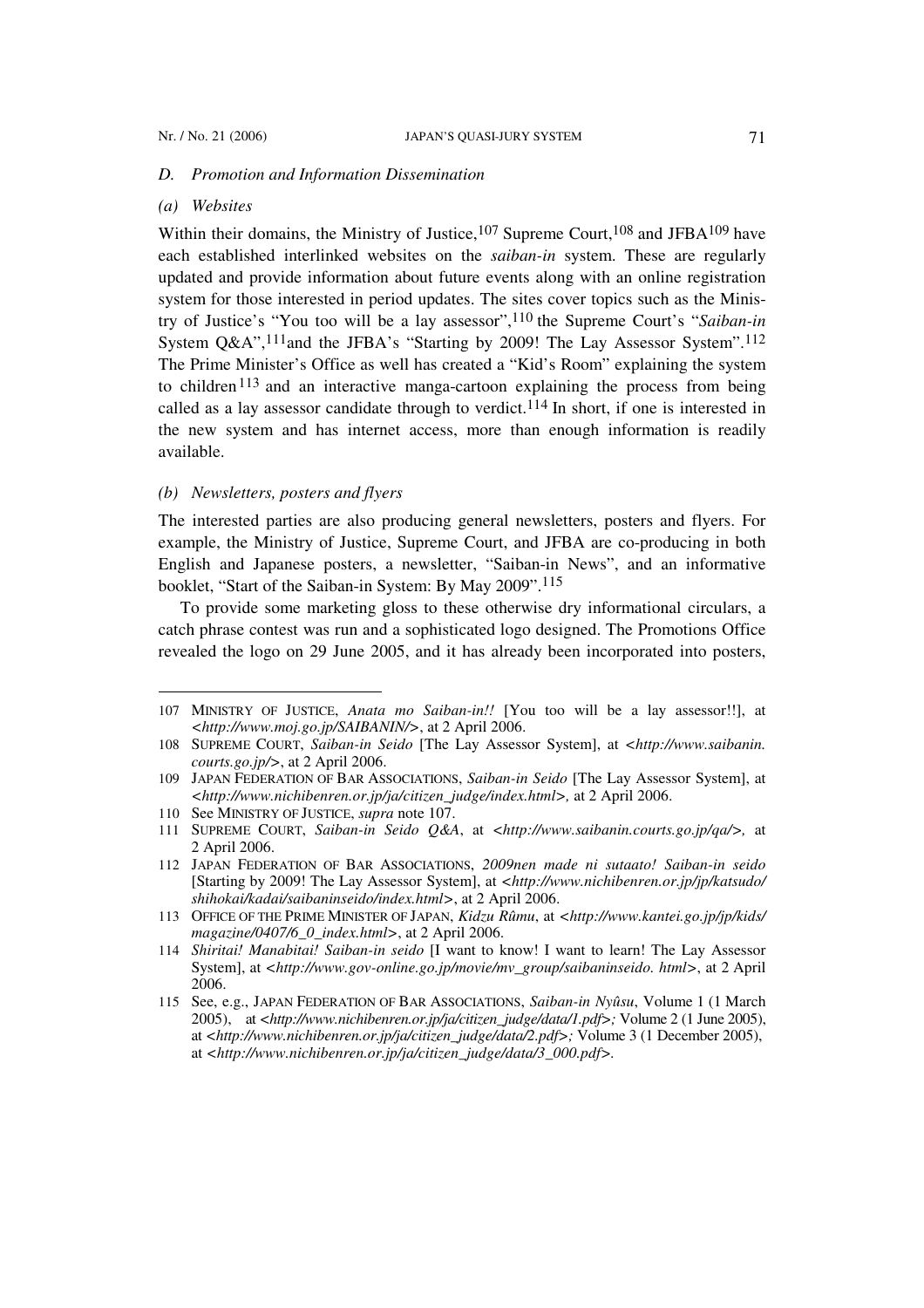#### 72 KENT ANDERSON / LEAH AMBLER ZJAPANR / J.JAPAN.L

pamphlets, and even the business cards of most judges and prosecutors. The logo design involves two circles, representing the judges and lay assessors. The circles are linked to portray the co-operative approach to justice that is to be taken under the new system. The circles are also in the shape of the infinity symbol  $(\infty)$ , representing the immeasurable results to be gained from co-operation between judges, the legal masters, and *saiban-in*, the representatives of the people. They are also in the shape of an 'S' for '*Saiban-in*'. The colours chosen were friendly pastels: the red-coloured circle symbolises liveliness and enthusiasm, while the blue-coloured circle signifies level-headed judgment. Neither colour is assigned to the judges or lay assessors specifically.<sup>116</sup>



Figure 1: Logo for the Lay Assessor System 117

The Promotions Office announced the winning catch phrase on 1 September 2005. From 16,000 entries, the winning phrase was "*Watashi no shiten, watashi no kankaku, watashi no kotoba de sanka shimasu*" (I will participate through my own observations, my own perceptions, and my own words), submitted by Hitomi Fujita from Tottori Prefecture.118

 $\overline{a}$ 

<sup>116</sup> SUPREME COURT, *Shinboru mâku no imi* [Meaning of the Logo], at *<http://www. saibanin.courts.go.jp/topics/symbol\_meaning.html>*, at 2 April 2006.

<sup>117</sup> SUPREME COURT, *Saiban-in seido no shinboru mâku* [Logo of the Lay Assessor System], at *<http://www.saibanin.courts.go.jp/news/symbol.html>*, at 2 April 2006.

<sup>118</sup> SUPREME COURT, *Kyatchifurêsu*, at *<http://www.saibanin.courts.go.jp/topics/catchphrase. html>*, at 2 April 2006.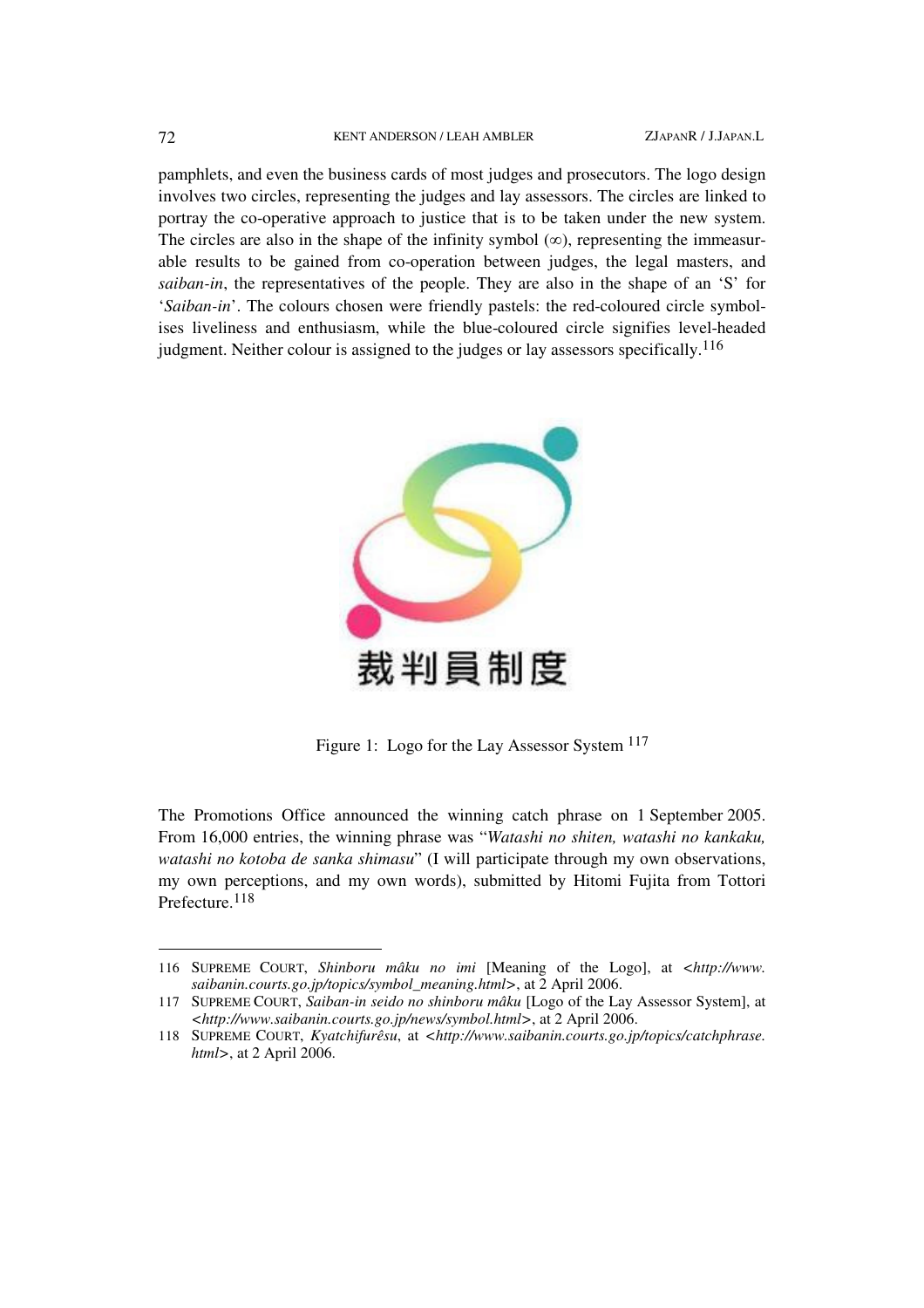The logo and winning catch phrase have been combined in a much stylised publicity campaign featuring actress and model Kyôko Hasekawa who has become the face of the *saiban-in seido.* The campaign is widely seen around Japan in all courts, government buildings, train and subway stations, and glossy magazines. It remains completely unclear why Hasekawa, in particular, was chosen for the role, having no specific ties or stated interest in the introduction of the new lay assessor system.119



Figure 2: Catchphrase *saiban-in* promotion poster 120

A second, more traditional ad campaign using a *haiku*-like phrase is also widespread though not as pervasive as the Hasekawa one. In the traditional poster, Japanese calligraphy asks "*Sono toki, jibun naraba, dôsuru*" (At that time, if it's you, what will you do?).

 $\overline{a}$ 

<sup>119</sup> Somewhat frivolously but also seriously to a degree, we conducted an informal survey of colleagues who could not read Japanese regarding what they thought the Hasekawa advertisement was selling. None of the answers were even closely related; they included: constipation medicine, feminine hygiene products, high technology, and most frequently hair products.

<sup>120</sup> See SUPREME COURT, *supra* note 108, at 1 March 2006.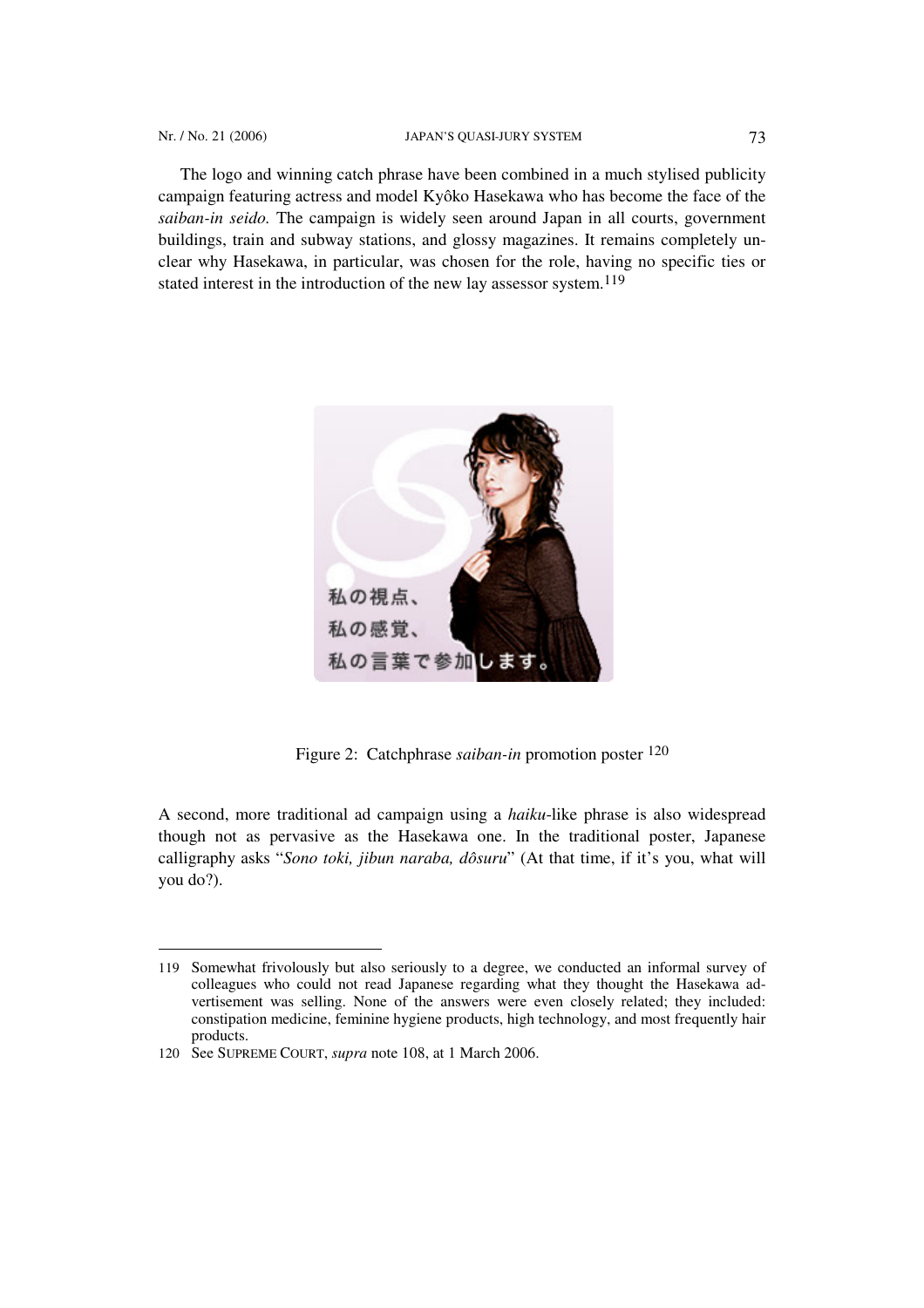

Figure 3: *Haiku*-like *saiban-in* promotion poster with catchphrase 121

# *(c) Television and video programs*

In the realm of visual media, a plethora of organisations have sponsored various videos and television programmes about the new system. The national broadcaster NHK produced a television drama and discussion show, "*Anata wa hito wo sabakemasu ka?*" (Can you judge people?), shown in two parts on 12 and 13 February 2005 at 9.00-10.14 pm.122 Despite the prime time viewing slot, the program failed to make the top-ten rankings as a news, drama, education, or information show for that week.123 There have also been segments on regional television about the *saiban-in seido* such as a "*Nyûsu no hatena*", broadcast in the Nagano area on 29 November 2004 about mock trials run at a local junior high schools.124 Another children's show, "*Nattoku teishoku*"

 $\overline{a}$ 

<sup>121</sup> See MINISTRY OF JUSTICE, s*upra* note 107, at 1 March 2006.

<sup>122</sup> *Anata wa hito wo sabakemasuka?* [Can you judge people?] (12 February 2005), at *<http:// www.nhk.or.jp/special/libraly/05/l0002/l0212.html>.*

<sup>123</sup> VIDEO RESEARCH LTD., *Shumoku-betsu kô-seitai shichô-ritsu bangumi 10* [Top-10 household viewed programs by category] (7-13 February 2005), at *<http://www.videor.co.jp/data/ ratedata/ backnum/2005/vol7.htm>.*

<sup>124</sup> *Ibuningu Shinshû*, *Nyûsu no hatena* [News Topics] (29 November 2004), at *<http://www. nhk.or.jp/nagano/eve/hatena/041129.html>.*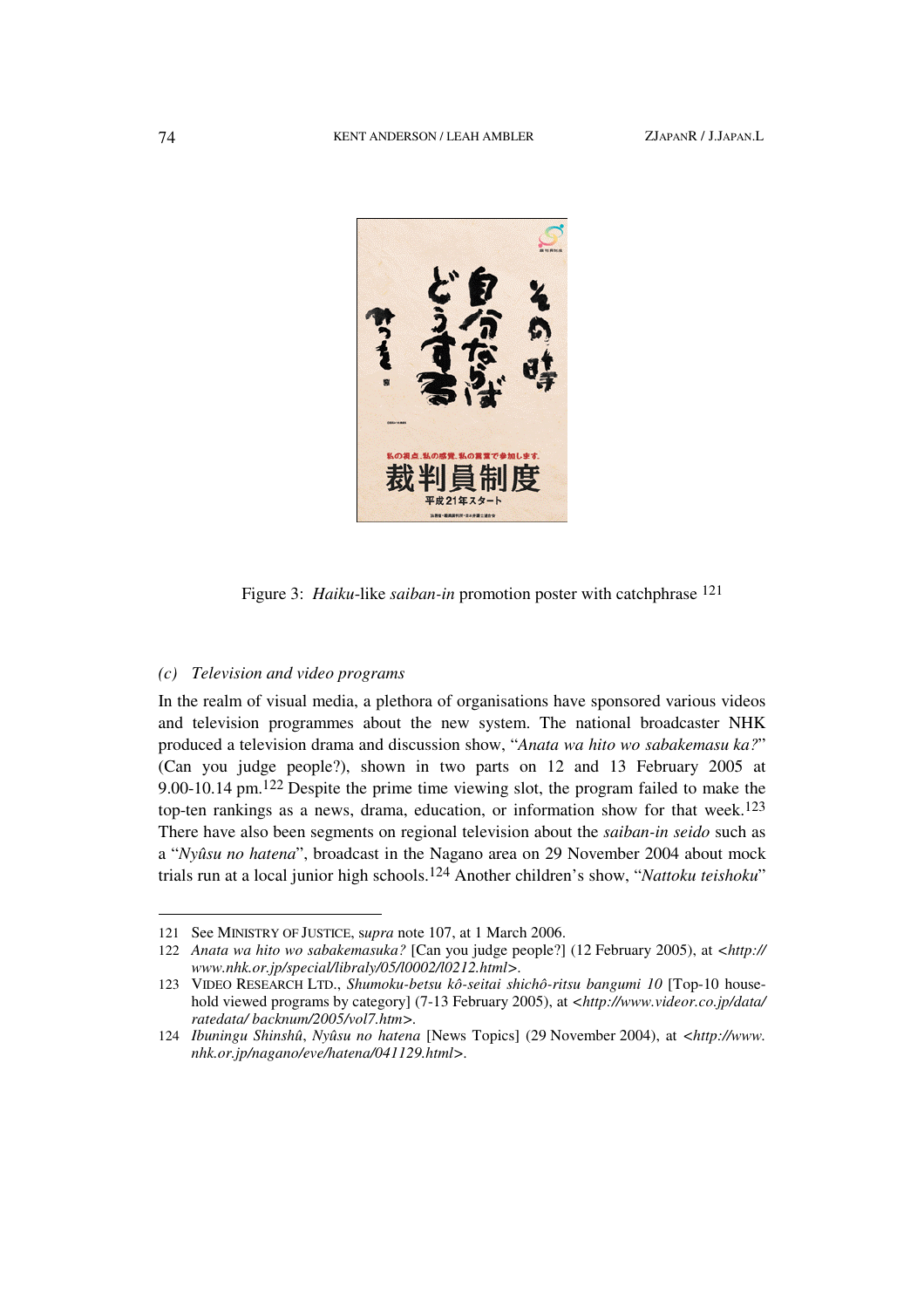of NHK's Children's News joined the bandwagon creating "*Saiban-in tte nani*?" (What is a Lay Assessor?),<sup>125</sup> which compared the new lay assessor system with the American jury system (against the background of the Michael Jackson trial). <sup>126</sup> In response to all of the exposure NHK has given the new system, it conducted a viewers' poll in January 2005 which found: 5% of respondents definitely wanted to participate as a lay assessor, 26% would not mind participating, 42% said that if possible they would not participate, 23% answered that they definitely did not want to participate, and 5% was undecided regarding participation.127 The interested parties have not left the movie production to the experts and the Ministry of Justice, Supreme Court, and JFBA have each produced their own films. The JFBA-funded DVD and video: "*Saiban-in: kimeru no wa anata*" ("Lay Assessor: You Decide") had an opening night on 15 December 2004 sponsored by Ministry of Justice and is now available for retail sale at a price of 5,250 yen. 128 The Ministry of Justice's 58-minute video "*Saiban-in seido: moshimo anata ga erabaretara*" ("The Lay Assessor System: What if you are chosen?) is unique in using both famous movie stars and former Ministry officials as actors. It appears that it is not only Hollywood that loves the video drama of a criminal court case decided by lay people.

#### *(d) Miscellaneous*

 $\overline{a}$ 

In addition to all of the typical PR activities, the Promotions Office has carried out various novel events. For example, at the 2004 Edo Festival the Promotions Office secured a booth where in addition to passing out information it ran a quiz contest and showed a projector presentation for the approximately 200,000 members of the public attending. The then Minister of Justice Nôno and her predecessor Minister Nozawa, dressed in a Santa Claus outfit, acted as Masters of Ceremony for the event.<sup>129</sup> The Promotions Office has run a variety of courses on the system to both the young (at Tokyo's Ochanomizu Junior High School for students who would be eligible as lay assessors in

<sup>125</sup> *Nattoku Teishoku: Saiban-in tte nani?* [Understanding on the menu: What is a Lay Assessor?] (18 October 2003), at NHK Online *<http://www.nhk.or.jp/kdns/\_nattoku/03/ 1018.html>.*

<sup>126</sup> *Konshû no dai hatena: Baishin-in tte donna hito?* [The week's big topic: What sort of people are jurors?] (18 June 2004), at NHK Online *<http://www.nhk.or.jp/kdns/\_hatena/05/ 0618.html>.*

<sup>127</sup> *Keiji saiban no kaikaku to kadai: shihô seido kaikaku ni kan suru yoron chôsa kara* [Reform of criminal trials: issues from the public opinion poll in relation to justice system reform] (April 2005), at NHK Online *<http://www.nhk.or.jp/bunken/book/geppo\_sum 05040104.html>.*

<sup>128</sup> JIKKYÔ SHUPPAN CO., LTD., *DVD Saiban-in: Kimeru no wa anata* [DVD Lay Assessor: You Decide] (15 December 2004), at *<www.jikkyo.co.jp/search/detail.jsp?book\_id= 47905>.*

<sup>129</sup> MINISTRY OF JUSTICE, *"Edo Fesutibaru" ni okeru saiban-in seido no PR katsudô ni tsuite* [Regarding the PR activities for the lay assessor system at the Edo Festival] (13-14 November 2004), at *<http://www.moj.go.jp/SAIBANIN/saibanin01.html>.*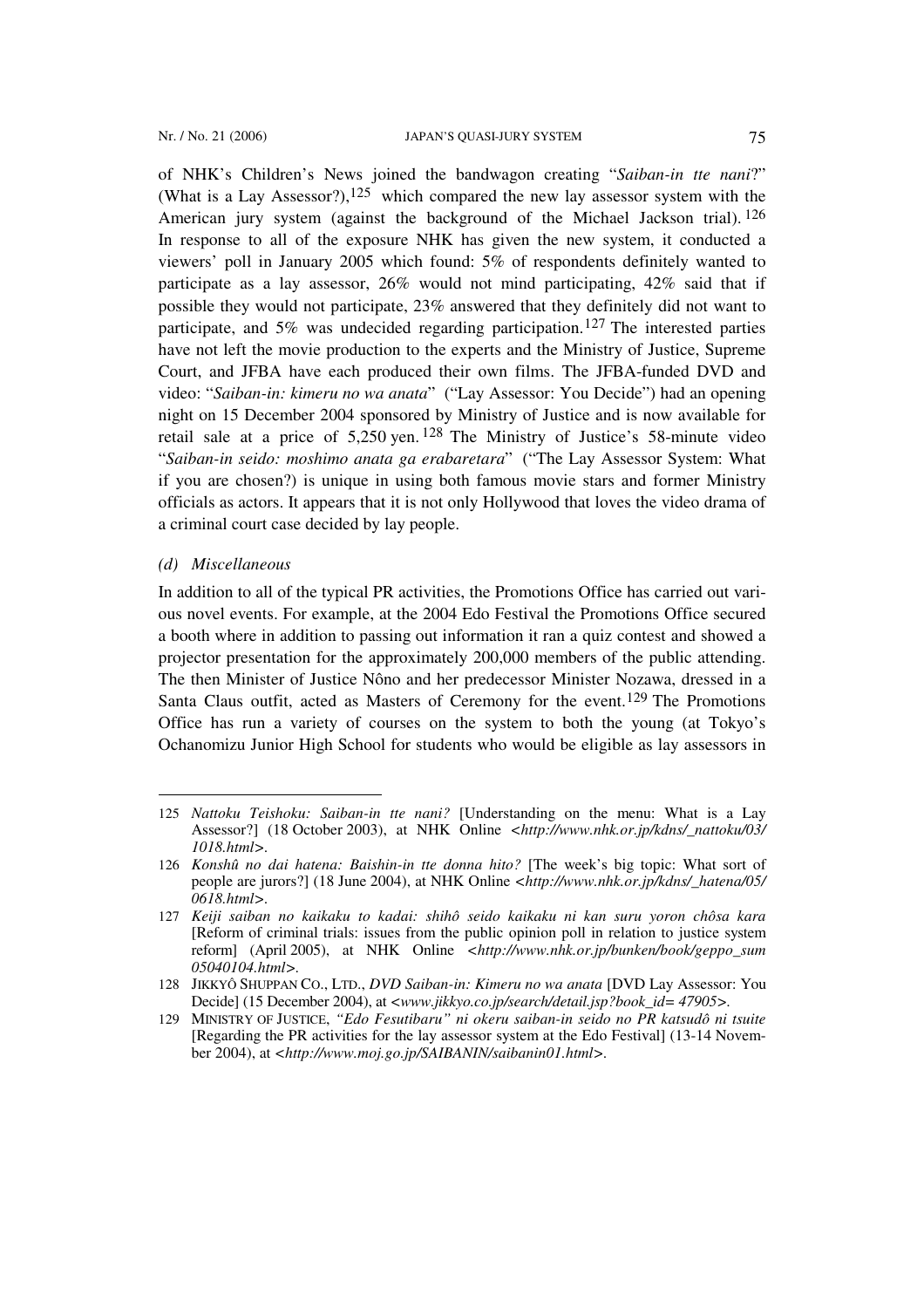$2009$ <sup>130</sup> and the old (at the Satô Community Centre for senior citizens attended by the Hiroshima District Prosecutors Office).<sup>131</sup> Finally, the Promotions Office sponsored an announcement and display about the new system at the 2005 All-Stars Baseball game in Osaka's Seibu Dome Stadium.132 While some of the promotions appear amateurish at best, other aspects such as the highly visible campaign with Ms Hasekawa obviously originate from a highly polished professional organization.

## *E. Understanding and Refinement*

Beyond all of the frivolity, in preparation for the first *saiban-*in trials the triumvirate of the legal profession (Ministry of Justice, Supreme Court, and JFBA) has been sending its representatives around the world to study various lay participation systems. The Ministry of Justice and Supreme Court have also dispatched personnel to be trained in how to advocate in and conduct jury trials.133

## *(a) Mock trials*

 $\overline{a}$ 

These groups along with a number of universities, local bar associations, and general community organisations have also been sponsoring and conducting mock trials throughout the country. For example, the Osaka Bar Association conducted a large and complex mock trial on 18 May 2002 using actual lawyers, judges, and general citizens.134 The only two remaining jury court rooms in Japan at Ritsumeikan University<sup>135</sup> and Tôin Yokohama University have been busy hosting a variety of mock

<sup>130</sup> "Schools in Saiban-in Front Line", The Japan Times, 27 February 2005, at <*http://www. japantimes.co.jp/cgi-bin/getarticle.pl5?fl20050227x5.htm>.*

<sup>131</sup> MINISTRY OF JUSTICE, *"Satô Daigaku" ni okeru saiban-in seido ni tsuite no kôen* [Lecture on the lay assessor system at Satô University] (18 November 2004), at *<http://www.moj.go. jp/SAIBANIN/saibanin02.html>.* 

<sup>132</sup> MINISTRY OF JUSTICE, *Puro-yakyû ôrusutâ gêmu ni okeru saiban-in seido no oshirase*  [Announcement about the lay assessor system at the Pro-Baseball Allstars Game] (22-23 July 2005), at *<http://www.moj.go.jp/SAIBANIN/saibanin04.html>.* 

<sup>133</sup> For example, the Australian Network for Japanese Law (ANJeL) and ANU College of Law have hosted multiple prosecutors, judges and practitioners investigating the Australian approach to lay participation. In this regard, we would like to thank personally Rudy Monteleone, Victoria Juries Commissioner, and many other Australian judges, prosecutors, court officials, and criminal justice workers for their kind assistance in meeting with innumerable Japanese visitors.

<sup>134</sup> OSAKA BAR ASSOCIATION, *Sanka-sha zen'in ga saiban-in/baishin-in wo mogi taiken!*  [All participants have experience as a mock lay assessor/juror!] (18 May 2002), at *<http://www. osakaben.or.jp/main/backnumber/01\_topics/2002/20020403-1.html>.*

<sup>135</sup> KYOTO BAR ASSOCIATION, *Mogi "saiban-in" saiban kikareru* [You can attend a mock lay assessor trial], at *<http://www.kyotoben.or.jp/siritai/shihou/1.html>*, at 2 April 2006.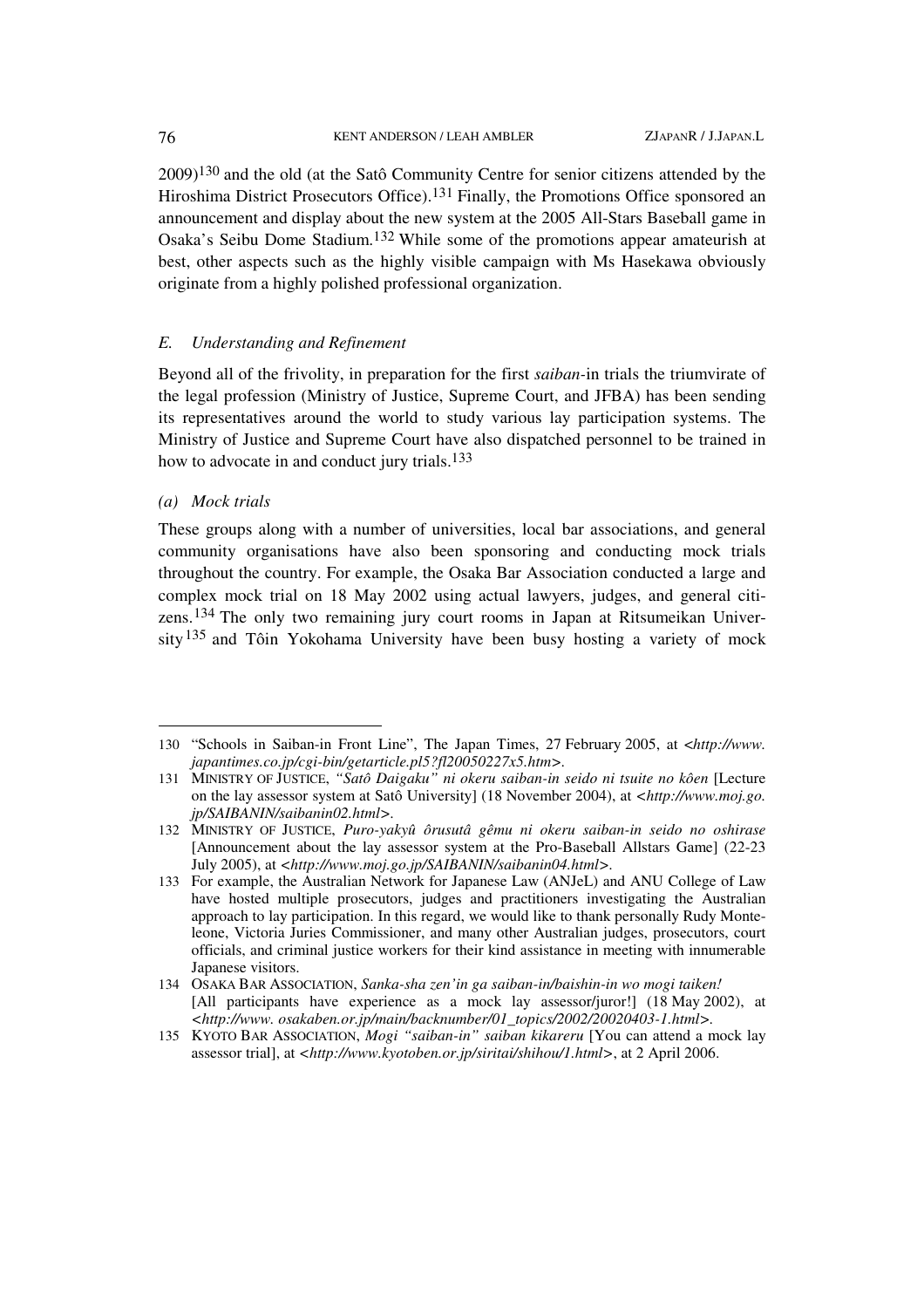*saiban-in* exercises.136 Waseda, Nagoya, and Okayama Universities are just three of the many law schools that have conducted mock *saiban-in* trials for its students and outsiders.<sup>137</sup> Even those not eligible for the new system have been getting involved with children's mock trials in the Osaka High Court and District Court,138 along with the Ministry of Justice sponsored junior high school mock trials mentioned above.

Mock trials have been the most successful strategy in converting the public from being sceptical about the system to becoming advocates.<sup>139</sup> Therefore, the mock trials play an enormously important role in the run up to the implementation of the act. Unfortunately, however, in the organisers' enthusiasm to get the people excited about the system, they have not designed or implemented the mock trials in a way so that they could also serve as a valuable research experiment. The added scrutiny and design necessary to make the mock trials satisfy basic scientific scrutiny is minimal, so we hope this will be added in the future to bolster the fledging research on the new system.

*(b) Research* 

l

In the realm of *saiban-in seido* research, the academic environment is nascent but a significant amount of work and energy is beginning to be dedicated to the issue. Criminal law academics are looking at the procedures to see if they will speed up the system; 140 practicing lawyers are looking at the law itself to see how it will operate;  $141$  and psychology academics are looking at how the group dynamics will

<sup>136</sup> Tôin Yokohama University Memorial Academium, at *<http://www.cc.toin.ac.jp/MA/main/ index.htm>*; Tôin Yokohama University Memorial Academium, Event Calendar, at <*http:// www.cc.toin.ac.jp/MA/main/ivent/ivent.htm>*, at 2 April 2006.

<sup>137</sup> WASEDA UNIVERSITY, *Kaitei mogi saiban: Anata mo saiban-in* [Open mock trial: You too can be a saiban-in] (27 November 2005), at *<http://www.waseda.jp/law-school/topics/ mogisaiban/20051027.htm>*; *Bokô no meiyô kake mogi saiban: Nagoya, Okayama no hôka dai'in-sei* [Mock lay assessor trial in battle for the honour of the alma mater: Postgraduate law students at Nagoya and Okayama Universities] (10 March 2006), at Kyôdô News *<http://headlines.yahoo.co.jp/hl?a=20060310-00000221-kyodo-soci>.*

<sup>138</sup> OSAKA HIGH COURT, *Kodomo no mogi saiban: Saiban no shikumi wo shirô* [Children's mock trials: let's learn how a trial works] (10-11 August 2005), at *<http://courtdomino2.courts.go.jp/K\_oshirase.nsf/\$DefaultView/0D9C79B3C4A7F6FF492 570A400090A90?OpenDocument>.*

<sup>139</sup> See, e.g., M. FUJITA, Can Japanese Citizens Play Active Roles in "Saiban-in Seido" (Japanese New Mixed Jury System)?: Survey Research with Mock Mixed Juries, poster presented at the Psychology and Law International Interdisciplinary Conference, Edinburgh, 7-12 July 2003.

<sup>140</sup> See, e.g., OFFICE FOR THE IMPLEMENTATION OF THE LAY ASSESSOR SYSTEM, JAPAN FEDERATION OF BAR ASSOCIATIONS, *Kôhan mae seiri tetsuzuki wo ikasu – aratana tetsuzuki no moto de no bengo jitsumu* [Making the most of pre-trial arrangement procedure *–*  defence practice under the new procedure] (Tokyo 2005).

<sup>141</sup> See, e.g., GOTÔ / SHINOMIYA / NISHIMURA / KUDÔ, *supra* note 18.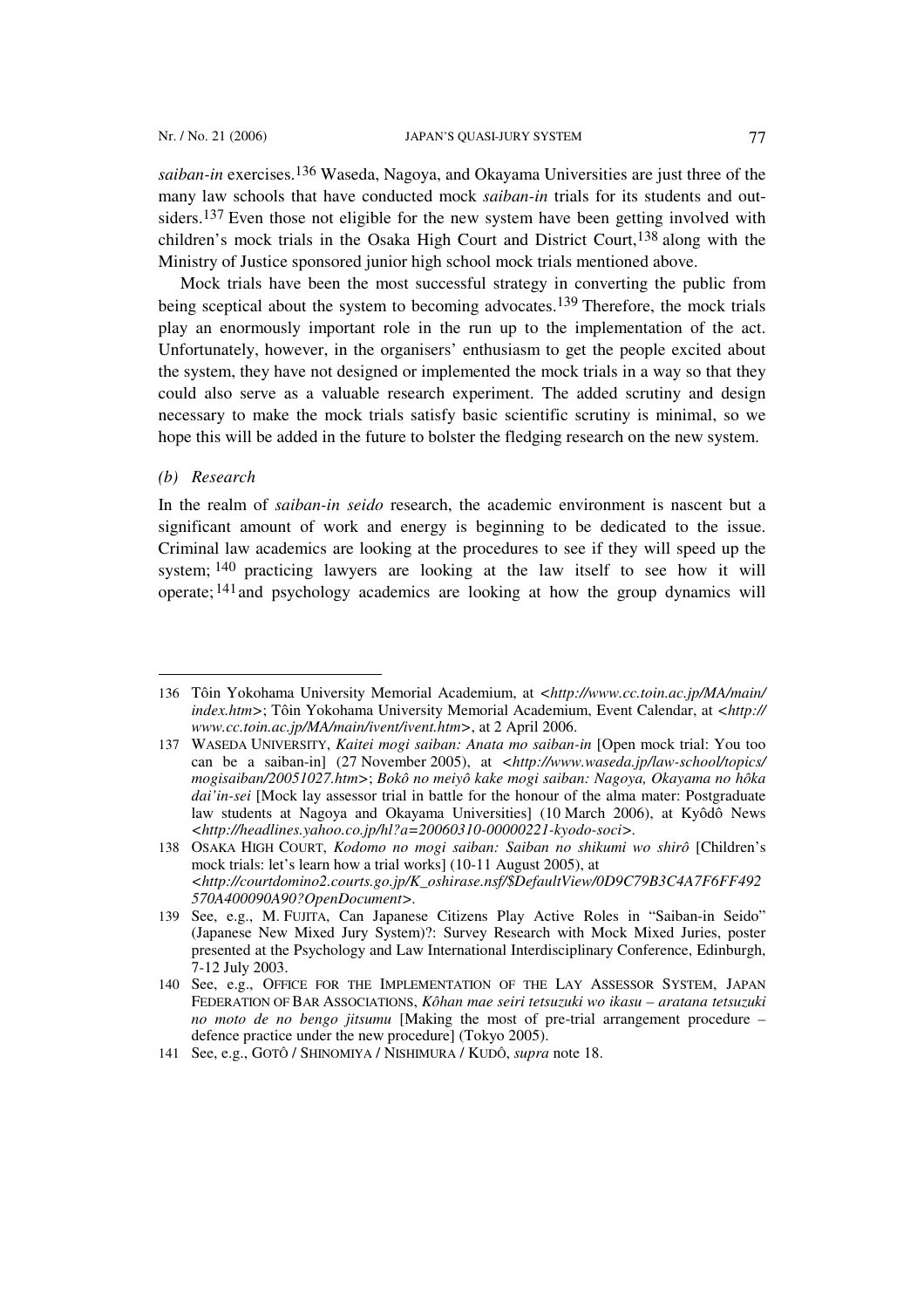develop.142 Furthermore, Japanese academics are showing interest in foreign jury and mixed court systems and how they approach similar problems. The untrampled ground will make this area a fertile research field for many years to come.

#### VI. CONCLUSIONS, OR WHERE TO NEXT?

So where does that leave us writing in 2006, less than three years from implementation of the *saiban-in seido*? The publicity and emerging research is interesting and important, but the next watershed event will be the release of the draft Supreme Court Rules. An internal document of the Supreme Court suggests the rules will be finished sometime between mid-2007 and mid-2008.143 From these rules we will be able to see whether the potential for capture of the lay assessors or marginalisation of the system has been avoided and whether the structure can be used to realise community endorsed participatory justice.

We remain cautiously optimistic at this stage. Despite opinion polls' suggestion that the public is reluctant to be selected, historical experience and recent mock trialing indicate that once empanelled, far from withdrawing from the task, the general public is engaged in fulfilling its role.144 The Supreme Court for its part is aware of the potential difficulties, including the risk of capture by overbearing judges in deliberation. Conversations with both the judicial administrators and rank-and-file judges suggest a sincere desire to have meaningful participation from the public. The Ministry of Justice is also actively considering the issue. Indeed, by housing and staffing the collaborative Promotions Office, the Ministry of Justice is deeply engaged with the variety of issues raised by the new system including everything from investigating whether day care services may be provided in the district courts for lay assessors, to how to ensure that the public actively participates once called upon. Conversations with both the Promotions Office and individual prosecutors suggests that at this stage they have not considered the crucial role that the Prosecutors Office has in maintaining the appropriate flow of cases to the new system, but this may not be resolved until the system is in place and the trials of defendants begin. The private bar, as represented by the JFBA, remains interested and has sponsored a number of promotional events.145

<sup>142</sup> See, e.g., TOKYO BAR ASSOCIATION HÔYÛ-KAI, *Tettei fûron: Saiban-in seido* – *shimin sanka no aru beki sugata wo tenbô shite* [In-depth discussion: The lay assessor system – foreseeing the way in which the general public should participate] (Tokyo 2003).

<sup>143</sup> SUPREME COURT, *Saiban-in seido shikô made no sukejûru no imeji* [Image of the schedule until enactment of the saiban-in system], at <http://www.saibanin.courts.go.jp/shiryo/pdf/ *17.pdf>*, at 2 April 2006.

<sup>144</sup> ANDERSON / NOLAN, *supra* note 2, 907, 982-987; ANDERSON, *supra* note 2, 40.

<sup>145</sup> See, e.g., JFBA, *supra* note 109; JFBA, *supra* note 112; OSAKA BAR ASSOCIATION, *supra* note 134; KYOTO BAR ASSOCIATION, *supra* note 135.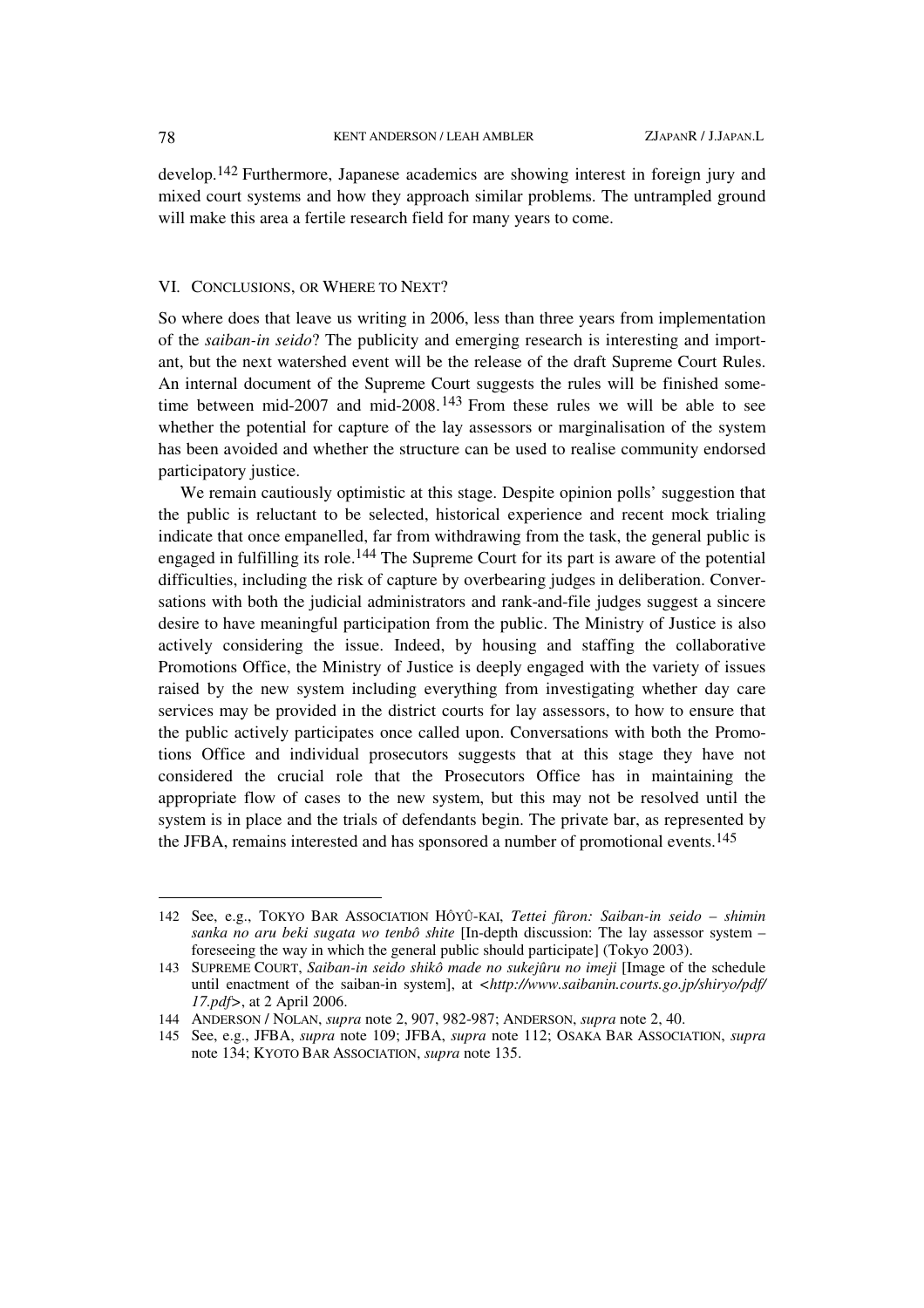Apart from a handful of extremely energetic idealist lawyers, however, the defence bar appears to be the least prepared interested party. This is understandable since the structure of Japan's defence bar does not leave it with the resources to undertake preparation like the Ministry of Justice.146 Nevertheless, this is extremely problematic since a vigorous defence of the individuals standing before the new panels is equally necessary for the system's successful implementation.<sup>147</sup> Our own research at this stage marks this as the area for greatest concern.

Of course, whether the experiment eventually succeeds or fails, will not be tested by the law or the rules alone, but will be tested in the court rooms; that is, by the law in practice. For that all we can do is to wait for 2009.

<sup>146</sup> See JOHNSON, *supra* note 6, 72-85.

<sup>147</sup> Perhaps, obviously, the advocacy skills to persuade unknown lay people are not the same as those required to persuade judges with whom one shares training and social beliefs.